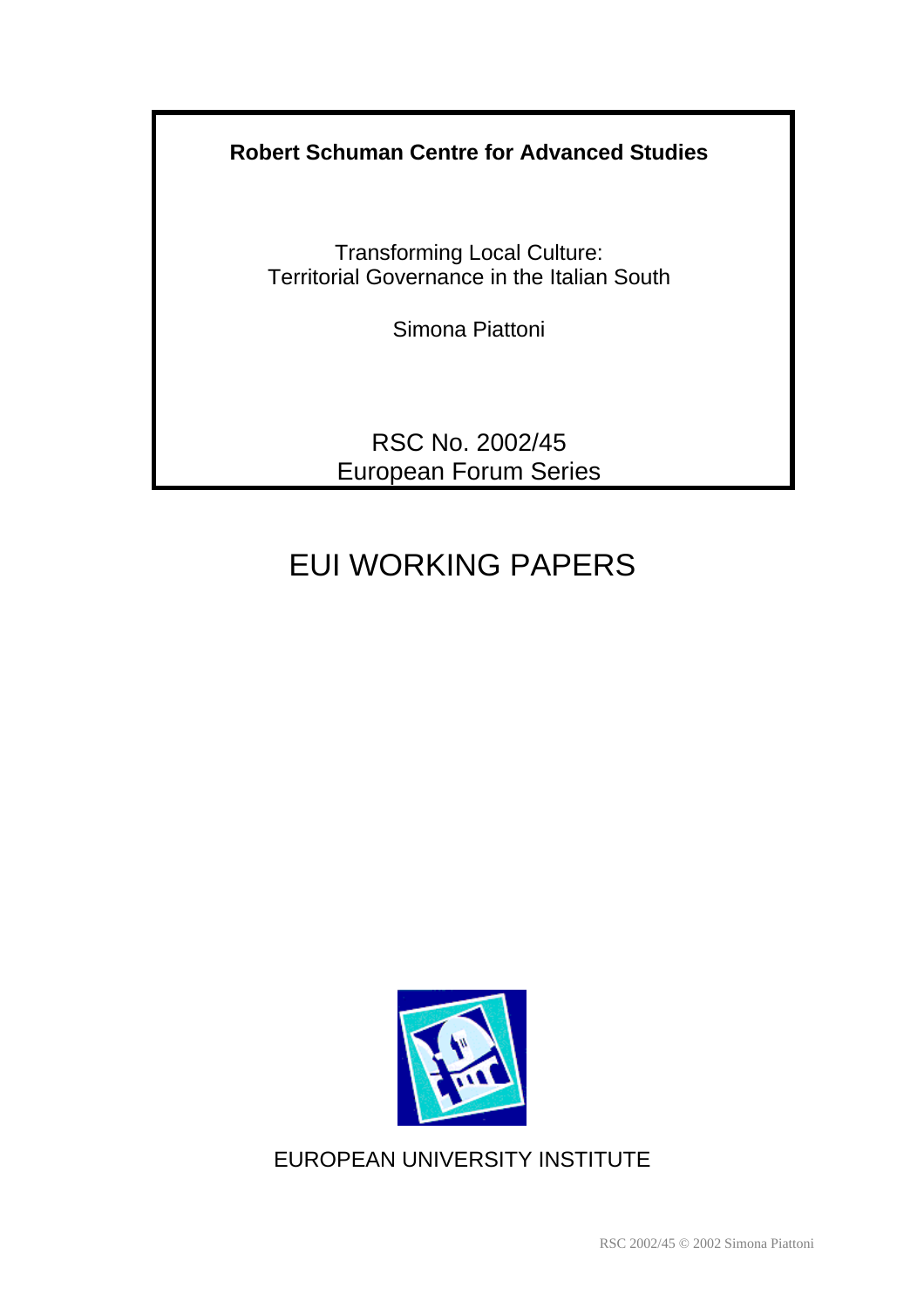All rights reserved. No part of this paper may be reproduced in any form without permission of the authors.

> © 2002 Simona Piattoni Printed in Italy in September 2002 European University Institute Badia Fiesolana I – 50016 San Domenico (FI) Italy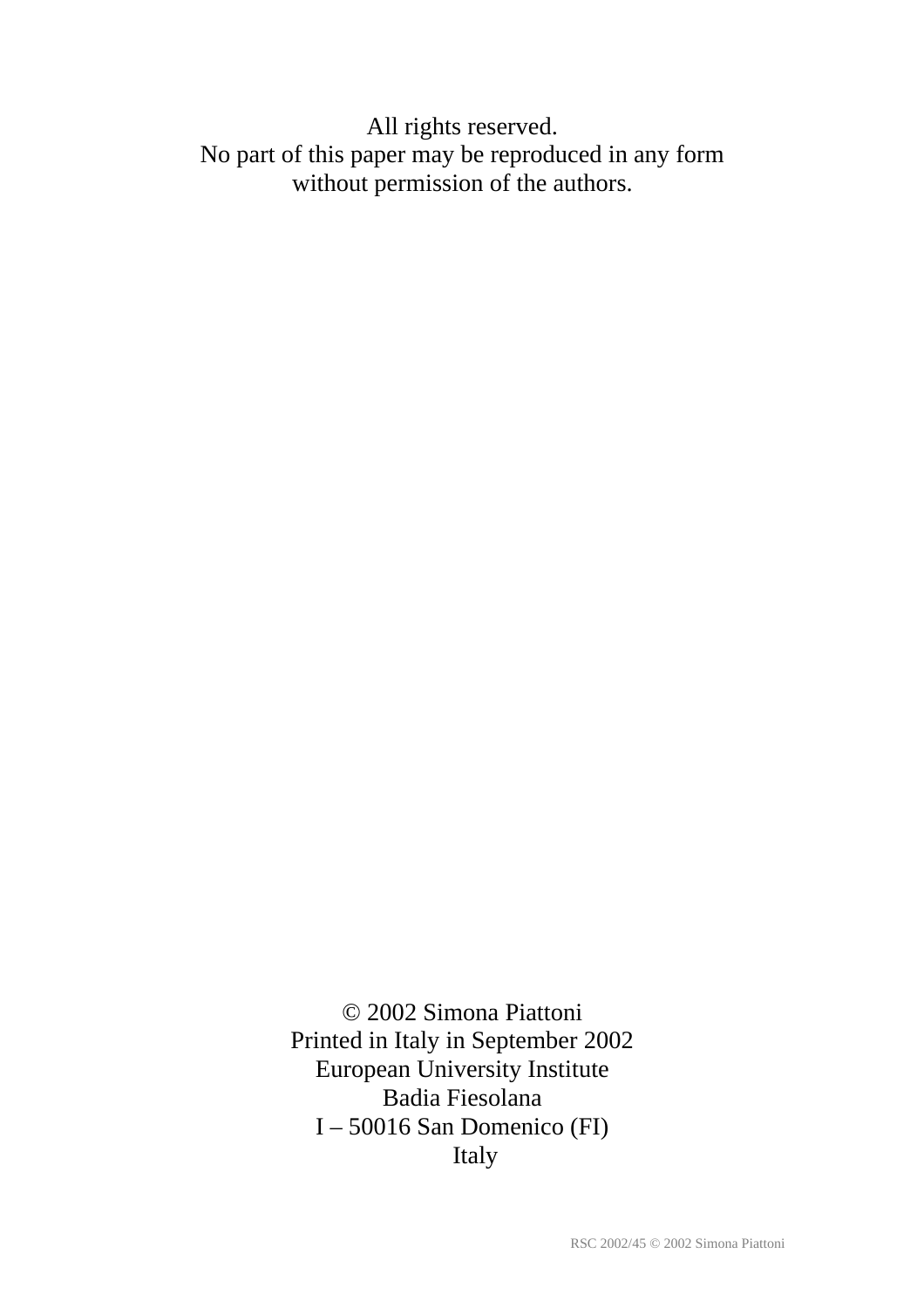# **Robert Schuman Centre for Advanced Studies**

#### *European Forum*

The European Forum was set up by the High Council of the EUI in 1992 with the mission of bringing together at the Institute for a given academic year a group of experts, under the supervision of annual scientific director(s), for researching a specific topic primarily of a comparative and interdisciplinary nature.

This Working Paper has been written in the context of the 2000-2001 European Forum programme on "Between Europe and the Nation State: the Reshaping of Interests, Identities and Political Representation" directed by Professors Stefano Bartolini (EUI, SPS Department), Thomas Risse (EUI, RSC/SPS Joint Chair) and Bo Stråth (EUI, RSC/HEC Joint Chair).

The Forum reflects on the domestic impact of European integration, studying the extent to which *Europeanisation* shapes the adaptation patterns, power redistribution, and shifting loyalties at the national level. The categories of 'interest' and 'identity' are at the core of the programme and a particular emphasis is given to the formation of new social identities, the redefinition of corporate interests, and the domestic changes in the forms of political representation.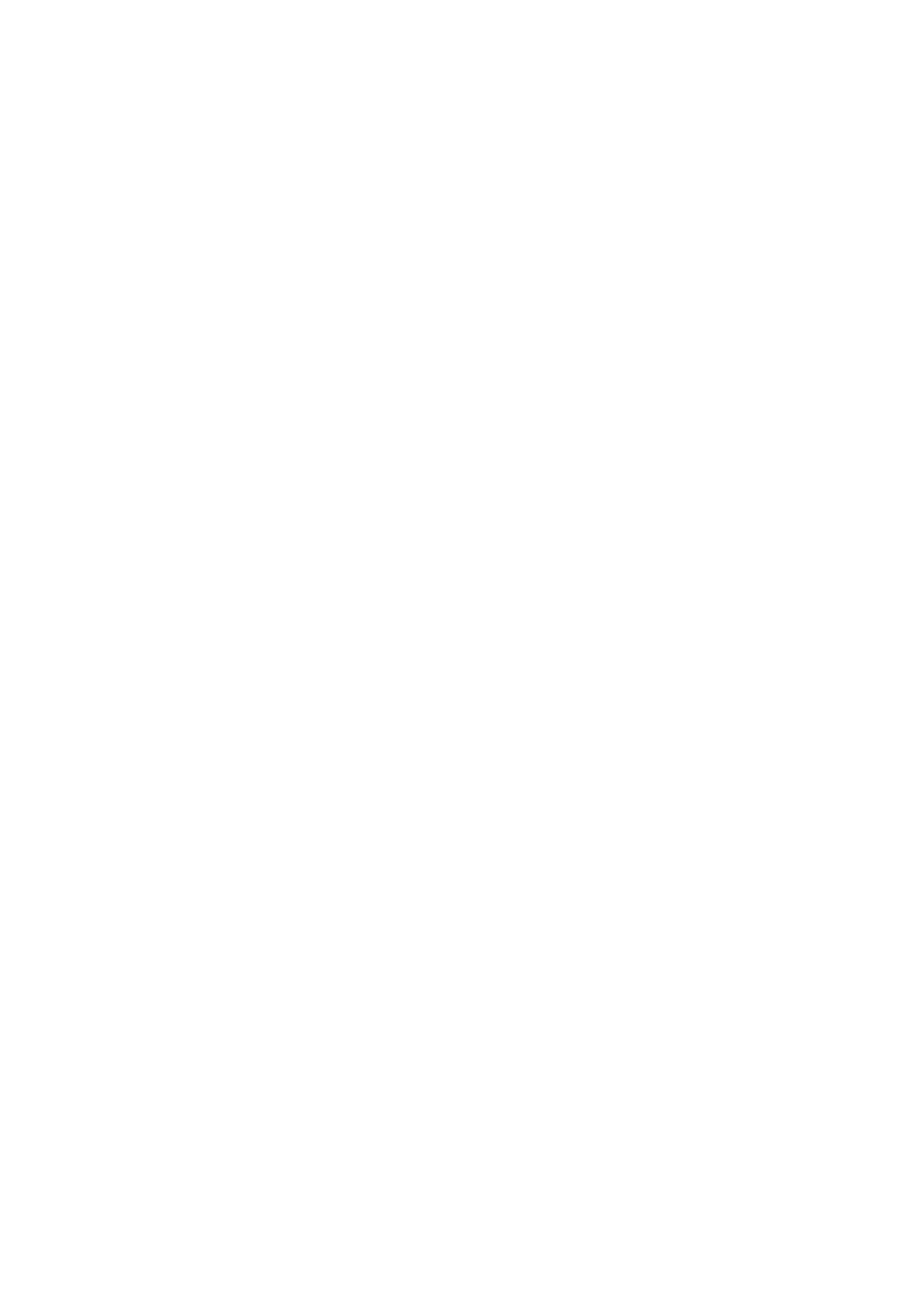## **INTRODUCTION**

To most occasional travellers as well as dedicated scholars, the Italian South represents a basket case of economic underdevelopment and public mismanagement. The gap in economic and institutional performance with the rest of the country – denoted "North" even though it contains at least three different sub-areas, North-West, North-East and Center – has perdured for so long that it is generally considered due to structural causes. Explanations for the North-South gap point variedly to social "disaggregation" (Gramsci 1974), cultural backwardness (Banfield 1958), economic dualism (Graziani 1979), widespread distrust (Gambetta 1988a), lack of civicness (Putnam 1993) – factors that cannot be easily reversed or, worse still, have a tendency to feed on themselves and become increasingly deeply-rooted. An impressive Italian and foreign literature has contributed to forging this unshakable stereotype.1

Yet, despite these apparently insurmountable odds, the Italian South has been capable of growth, keeping in line with average Italian growth rates, amongst the highest in postwar Europe (Accornero and Andriani 1979). Skeptics argue that this growth has been without development (Wade 1971) or that development has not secured autonomy (Trigilia 1992). Whatever economic growth was attained in the South, they argue, it was at the price of heightened dependency on national and international subsidies. A more benevolent reading of the southern record, however, not only acknowledges the sustained growth of the Italian South also in times of decreasing external support, but points to the fundamental role of local political leaders in sustaining the development process (Piattoni 1996). Economic growth has not only been dependent and derivative, but also spontaneous and innovative.

This paper starts from an unprejudiced assessment of the economic and institutional record of the Italian South to try to explain why some of its regions have fared so well during the last twenty years as to reach levels of economic and institutional performance comparable, if not superior, to those of many northern regions. It will focus upon a factor, which is normally either ignored or

I formulated the initial idea for this paper during a short residence at the Robert Schuman Centre for Advanced Research in the summer of 1998 and then perfected it during my longer residence as Visiting Scholar in 1999-2000. The paper greatly benefited from suggestions made by Stefano Bartolini in the workshop "Beyond the Nation State. New Political Space in Europe" and in many other occasions, and from the comments of two anonymous reviewers. I wish to thank the Robert Schuman Centre and, particularly, the 1999-2000 European Forum directors Stefano Bartolini, Thomas Risse and Bo Stråth for logistical and scientific support, respectively.

<sup>&</sup>lt;sup>1</sup> For an anthology which explores the many dimensions of this "social construction" of the Italian South, see Schneider (1998).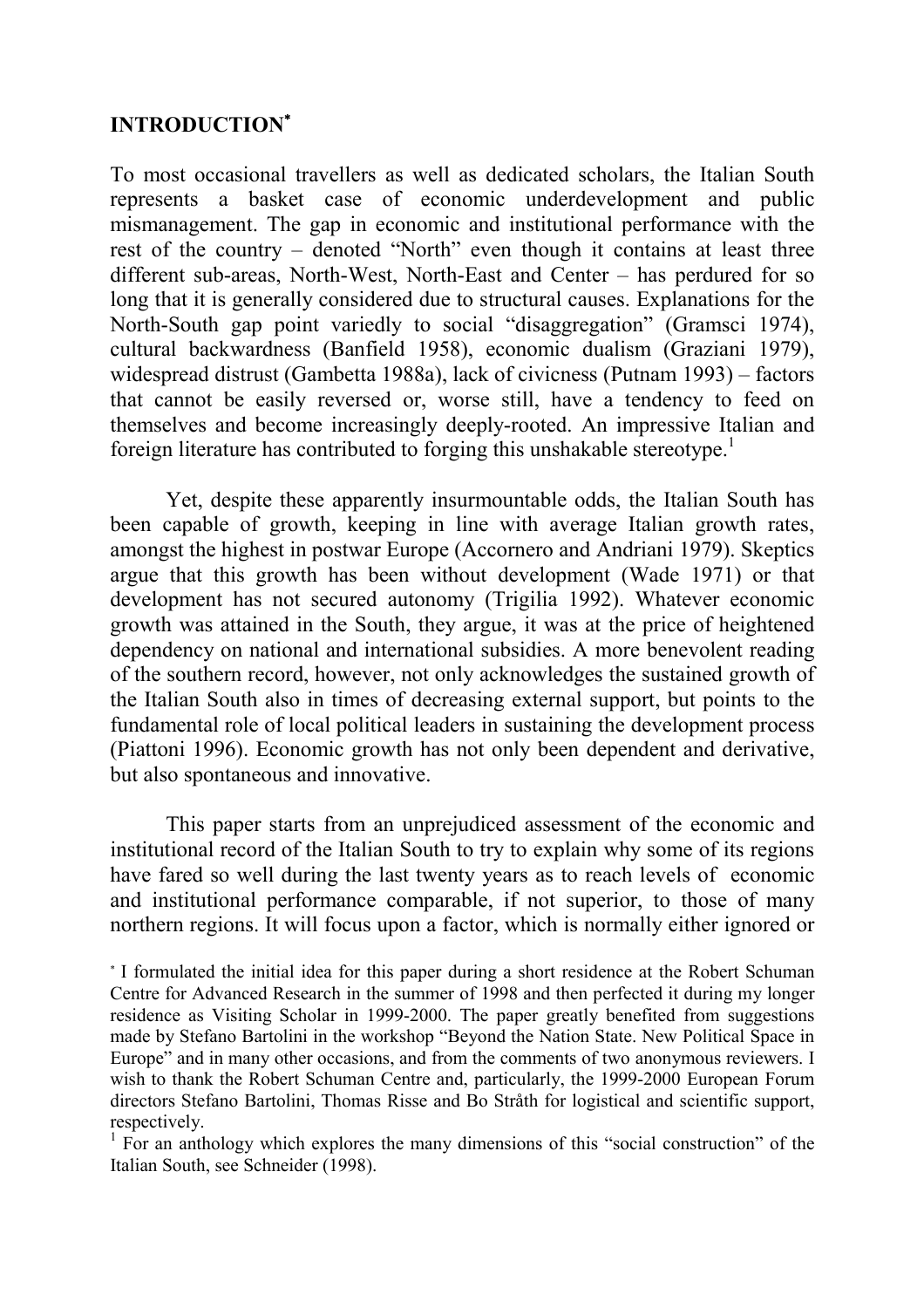invoked rather to explain the South's lack of development: *local political leadership*. In an effort to break with the prevailing structuralist picture of the Italian South referred to above, this paper will concentrate on the capacity of southern political leaders to sustain economic development and prevent economic regress through their strategic choices. In so doing, it will argue against the bulk of the political science literature, which has blamed unqualifiedly on the southern political classes the South's relative underdevelopment.

The structure of the argument here presented departs from the today prevailing trend that considers economic performance (*economy*) as the epiphenomenon of governance capacities (*institutions*) in turn determined by the cultural setting *(identity)* in which governmental institutions happen to operate.<sup>2</sup> Instead of considering the relation among these three variables as *sequential* – the causal arrow flowing from culture to institutions to the economy – this paper suggests that the interrelation among them is *circular* – each variable affecting the other two. In contrast to the prevalent view, which considers that fundamental changes can occur only in the cultural realm and then reverberate through institutions onto the economy, this view implies that the causal chain can be set in motion in each of these realms and that the causal sequence can flow in both directions. This is a more radical departure than simply admitting the existence of feedback mechanisms from one realm to the other: it means giving primary importance to agency, which can be exerted in the realm of cultural change, institution building or economic entrepreneurship. In graphic terms, we can render the two models as follows:



The importance of adopting this approach, instead of the more prevalent one, to understand economic and institutional performance, in general, and those of northern and southern Italian regions, in particular, is clear. Since Putnam (1993), we are used to thinking that regional institutions in northern and southern Italy perform differently depending on whether they are immersed in a civic or clientelistic culture, in turn determined by the presence or absence of

<sup>&</sup>lt;sup>2</sup> Robert Putnam (1993) has recently revived a long-standing tradition of thought – counting, among others, Alexis de Tocqueville (1994), Gabriel Almond and Sidney Verba (1963) and Edward Banfield (1958) - that attributes governmental and economic performance to culture.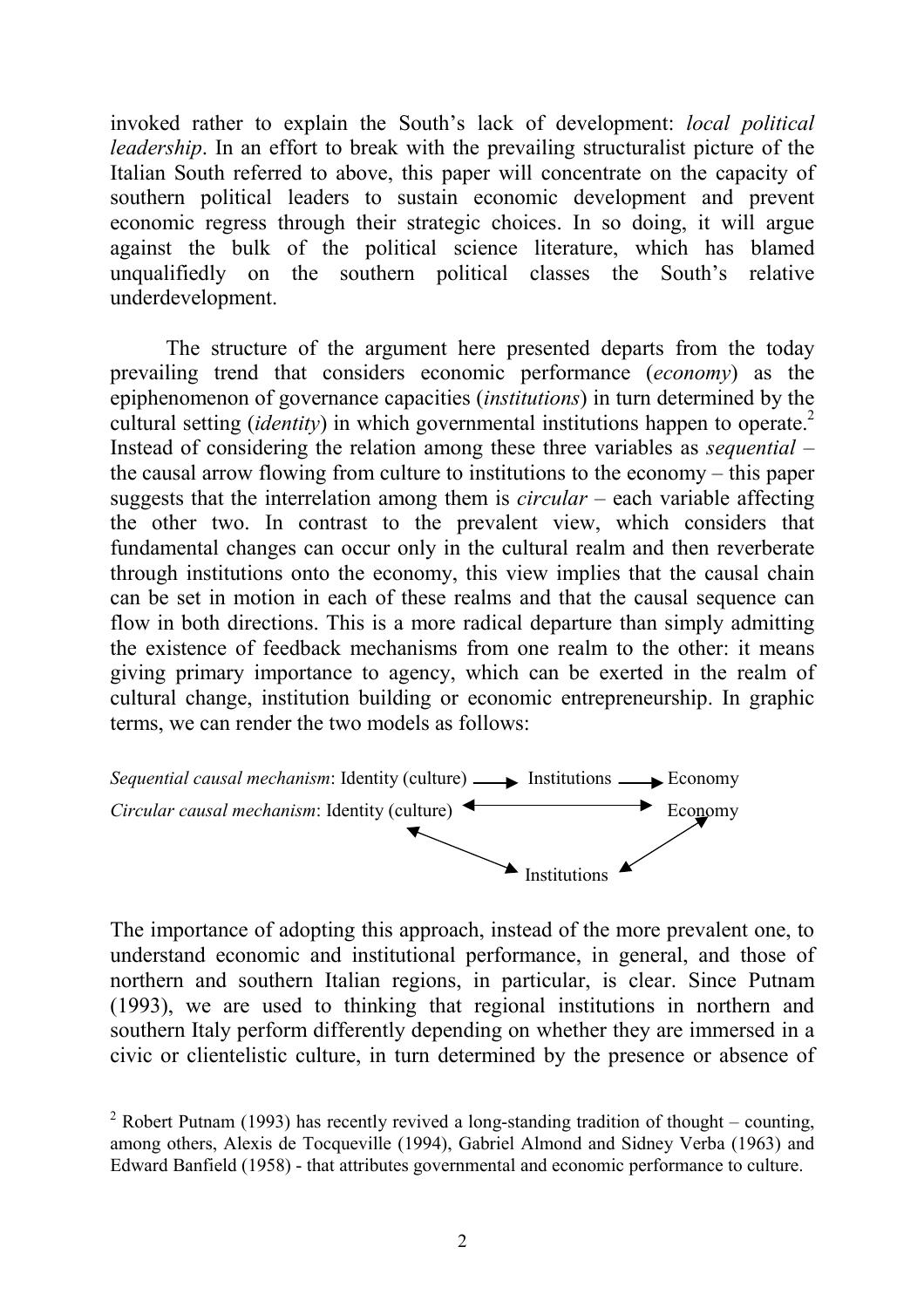social capital of norms of reciprocity and networks of civic engagements. These were cumulated slowly through time mostly as by-products of other kinds of social interactions and are, according to Putnam, not easily engineered by an act of will. Institutional performance, in turn, determines economic performance. Hence, Putnam confines change to the cultural realm, and even there change is mostly serendipitous and rarely willed. Although institutions can be created and innovative actions can be implemented therein, feedback from the institutional to the cultural realm is slow, sporadic and easily impaired.

This paper builds a different argument and tells a different tale – that of the creation, through political strategy, of institutional capacities, which then transformed both the cultural setting and the economic performance. It does not refute that "culture" has an important effect on institutional performance, but it argues that culture can be changed through political agency in non-epochal times.<sup>3</sup> Culture thus loses its structural connotation and becomes an intervening variable which political agents can willfully shape.<sup>4</sup> Successful economic performance, in turn, validates strategic political choices and further contributes to the strengthening of the new culture. In the process, the concept of clientelism will be revisited and turned on its head: from a system of oppression and exploitation to a tool for economic development, from a method for creating division and alienation to a method for creating (embryonic) networks of trust and cooperation.

This paper describes the successful transformation of the culture of a region, originally called "*Abruzzi*" (A) - in the plural as if to emphasize its internal fragmentation - from uncooperative to cooperative, through the transformation of its identity. This, in turn, impacted upon the functioning of the regional institutions and fed back on a strengthened identity. This case is contrasted with that of "*Puglie*" (P) - also in the plural for the same reason which did not manage (at least not in the period covered by this paper) to

 $3$  "Culture" – the sedimentation of rules of conduct given stable circumstances – has here the limited meaning that also Putnam bestows on it: that of a general predisposition towards or against cooperation.

<sup>&</sup>lt;sup>4</sup> We know from the literature that, while a certain amount to cooperation is good, as it allows individuals to mobilize greater amounts of resources and attain better results than if they acted individually (Coleman 1990), too much cooperation is bad, as it breeds conformism and stifles innovation (Gambetta 1988a, Mutti 1999). Moreover, cooperation is always referred to a given group or society: in-group cooperation may have negative externalities on out-group members – suffices to think about the externalitiees of cooperation among Mafia members (Gambetta 1988b). The best scenario is obviously strong cooperation among the members of the in-group coupled with openness towards members of the out-group (Fukuyama 1995). Such a delicate balance is, however, difficult to attain and difficult to maintain in the face of the changing identity of both in- and out-group members.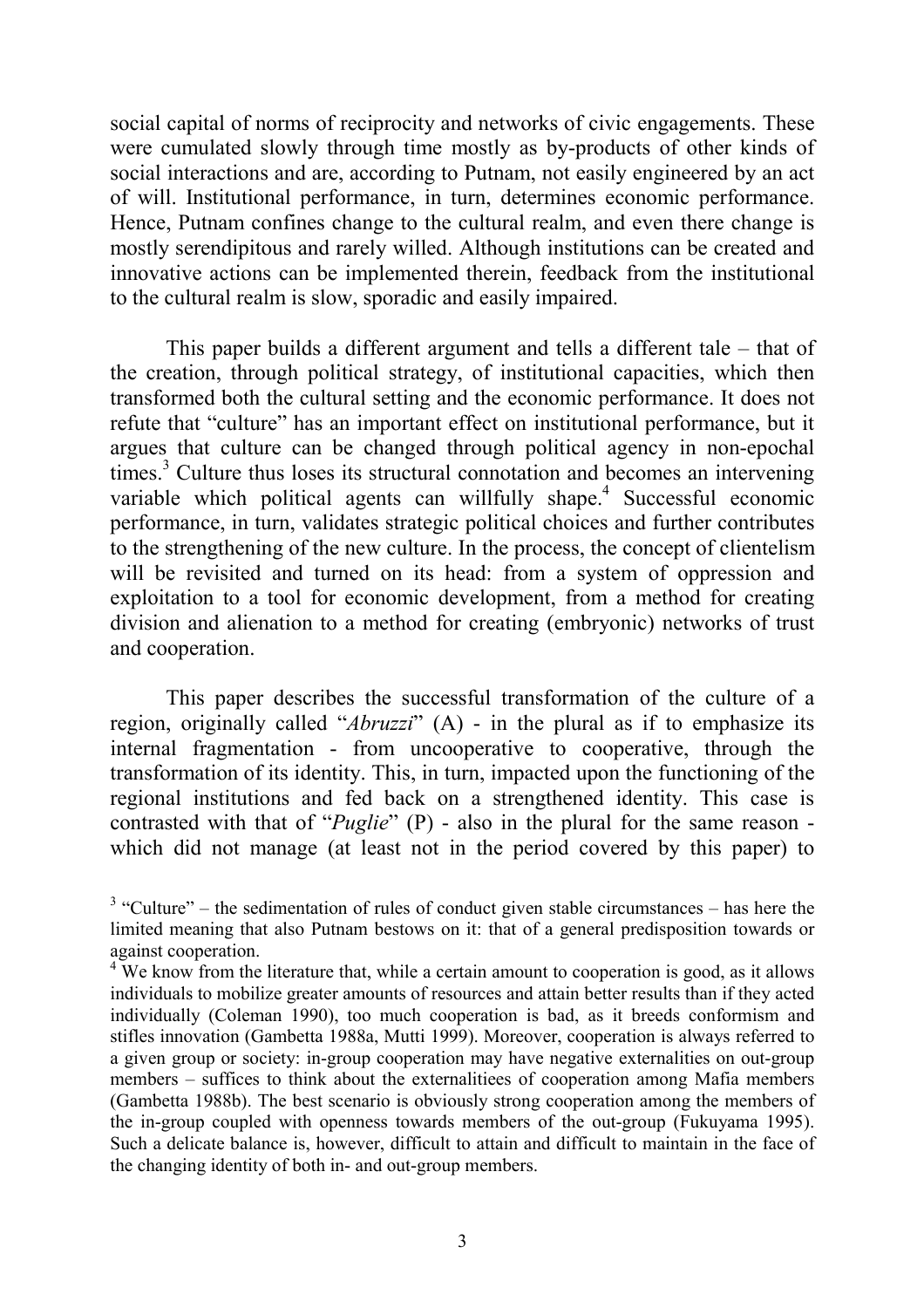undergo a similar transformation. The triangle, which describes the circular interaction among the three crucial variables, in the cases of Abruzzo and Puglia acquires the following particular connotation (other connotations obtaining in other cases).



In the case of *Abruzzi*, a bunch of disconnected inhabitants of a fictitious territorial partition, at most affiliated to some powerful local notable, came to think of themselves as members of a territorial unit, the region, endowed with a common history, destiny and interest – in brief, with a common identity. By recognizing themselves as members of the community "*Abruzzo*", in the singular, they reoriented their preferences towards cooperation. This in turn allowed them to engage in collective enterprises, develop economically and acknowledge the authority of their representative regional institution. In the case of Puglia, a bunch of disconnected inhabitants remained disconnected and affiliated, at most, to some local powerful notable. They did not come to think of themselves as members of any larger community and did not reorient their preferences towards cooperation. This in turn prevented them from engaging in collective enterprises, develop economically and acknowledge the power of their representative regional institution.5

Abruzzo's journey traveled a rather muddy path, so much so that few would acknowledge it as path to success. The path is represented by several decades of clientelistic government, which managed to transform itself from within. With time, it became increasingly capable of delivering public goods to the entire society rather than selective goods to the clients, thus rendering the ground on which the regional institutions stood firmer and firmer. Puglia's "cultural" ground remained, instead, muddy – clientelistic distribution remained predominant throughout – so that regional institutions could not but sink in it. The rest of this paper will illustrate how this striking contrast can be explained, that is, how political agency can transform local culture.

 $<sup>5</sup>$  Admittedly, this is an exaggerated rendition of a much subtler argument, the details of which</sup> will be given in the remainder of this paper.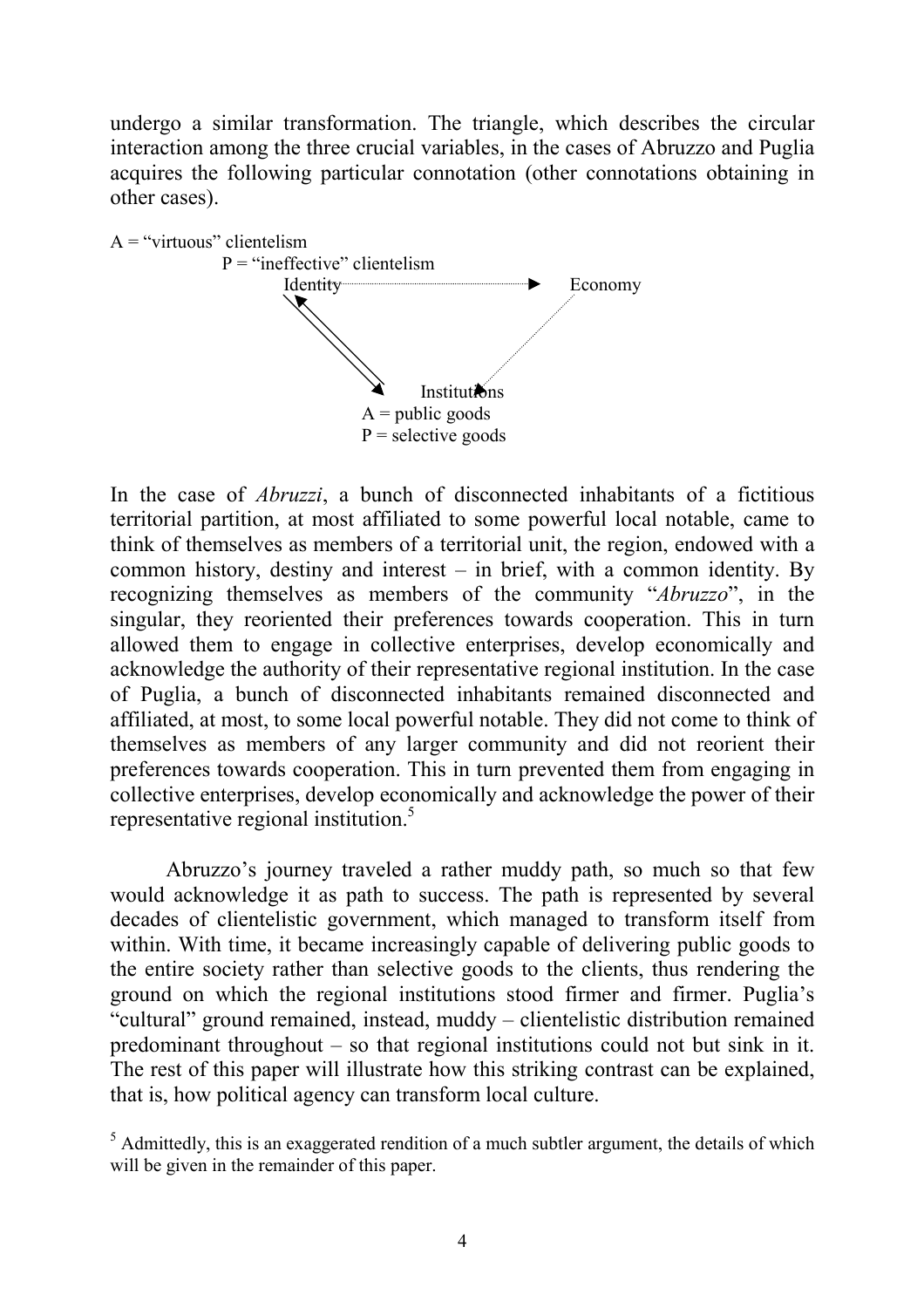The aim of this paper is mostly theoretical, using the regional cases as illustration of a general process of transformation. In fact, the ambition of this paper is even greater: it aims at sketching the contours of a general argument concerning the way in which disaggregation, distrust and lack of cooperation can be overcome in particularly hostile settings. In these settings, the serendipitous accumulation of successful episodes of cooperation may not be enough to revert a deep-seated culture of distrust. In such a cultural setting, individuals tend to consider with suspicion cooperation bids and, therefore, tend to ignore them or even to take advantage of them to extract even greater personal advantages. Culture – action orientations, according to a different terminology (Scharpf 1997) – militates against cooperation and tends rather to strengthen and validate distrust.

In such a setting, I argue, it is only entrepreneurial political action that can break the circle. The actions of political leaders are normally assessed with even greater suspicion than those of any individual (a situation aptly described by Banfield 1958). Whatever action a political leader may take, it will be interpreted as favoring his followers exclusively (selective goods) and further strengthening his personal power. However, political leaders are also often the only ones who command enough power to try and mobilize the resources who could benefit the entire community (public goods). In other words, in a setting in which governmental institutions cannot perform well, they have to be replaced (and are normally replaced) by singular powerful individuals who can "pull the right strings" both locally and at the center. These are the patrons commonly known from studies of clientelism. The goal of this paper is to explain why a self-serving political patron may be interested in using his power to benefit the entire community, rather than his clientele only, thus transforming the prevailing culture (action orientations) towards cooperation and how he could implement this strategy.<sup>6</sup>

# **THE ITALIAN SOUTH BETWEEN LOCAL CULTURE AND THE GLOBAL ECONOMY**

In this paper I chart an unexplored route towards the creation of a cooperative culture in a particularly hostile setting  $-$  the Italian South.<sup>7</sup> In the imagery of

<sup>&</sup>lt;sup>6</sup> In doing this I draw inspiration from a section of the Rational Choice literature which has studied the willing transformation of absolute monarchs into constitutional sovereigns, although I do not develop here fully all the parallels. References are, e.g., Levi (1988) and Laver (1997).

 $<sup>7</sup>$  To dispel any doubts, I here start from the ideal- (or stereo-)typical image of the Italian</sup> South as it has been elaborated by Italian and foreign social scientists to show that, *even under such grossly exagerated and simplified circumstances*, a culture of cooperation can effectively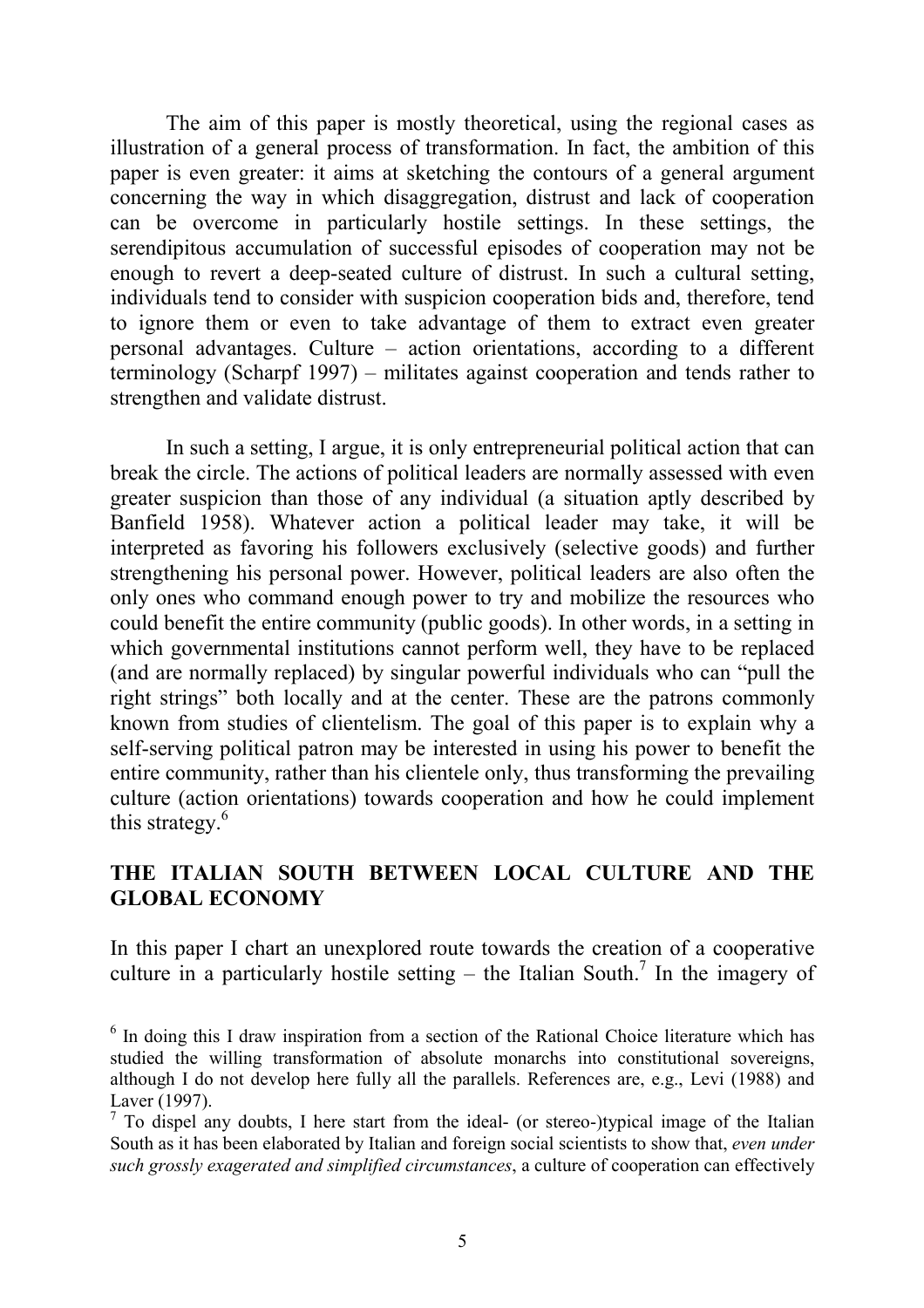many social scienists, the Italian South approximates the Hobbesian "state of nature" – a situation in which no one trusts no one else and each has to fend for him/herself. In this situation, cooperation is highly unlikely and culture directs against it. Clearly, the collective action problem that stifles cooperation also hinders the formation of a cooperative culture, which normally occurs through the slow accumulation of positive cooperative experiences. In a state of nature, cooperation can occur only by chance (Axelrod 1984) or take the form of a truce among warring factions – a situation sadly approximated by some Mafia-ridden southern areas (Arlacchi 1980).

The difficulties inherent in creating a cooperative culture through collective action, should not lead us to believe that such occurrence is impossible or that it will require centuries of lucky cooperative interactions.<sup>8</sup> There are shorter routes. One of these has to do with the interest of faction leaders to establish a hegemonic control over their electoral constituency.

Current historical circumstances exclude that the Italian South can be equated to a "state of nature". Firstly, law rules in the South (albeit sometimes only formally). This is not a trivial detail: appeal, however difficult, to the rule of law is a powerful tool in the hands of even the most disempowered citizen. Secondly, the state has tried for decades to sustain economic development in the South by channeling funds through various mechanisms. More recently, the EU has largely replaced the Italian state in the effort at bringing development indicators in the Italian South in line with the European average. These funds have acted as incentives for cooperation.<sup>9</sup> Thirdly, instances of cooperation are

be created. My attempt will be, therefore, to explode the stereotype from within rather than to travel the alternative route of chipping at it by finding examples of cooperation in the South. This latter work is currently done by some of the most sensitive social scientists (e.g. Bevilacqua 1993, Sabetti 1999).

<sup>&</sup>lt;sup>8</sup> As we know, an infinite number of interactions coupled with a lucky initial sequence of successful instances of cooperation is enough to set the actors on a course whereby cooperation is rewarded with cooperation and defection is punished with defection – and these latter are correctly interpreted as punishment and not mistaken as cheating. With time, the actors' expectations get modified in favor of a greater predisposition towards cooperation (Axelrod 1984).

 $\dot{9}$  Without a certain degree of cooperation development funds cannot be appropriated nor used effectively. There is a difference, however, between the kind of cooperation that was necessary to appropriate and use development funds until 1986 and that which has become necessary since then. In 1986, one of the many reforms of the so-called "extraordinary intervention" in the Italian South – a set of Italian laws providing for various kinds of incentives to southern firms – introduced principles that were already shaping the reform of the European regional development policy (that was perfected in 1988). These principles, which can be summarized under the label of "integrated approach", imposed on the prospective recipients of the funds the duty to fashion integrated development programs out of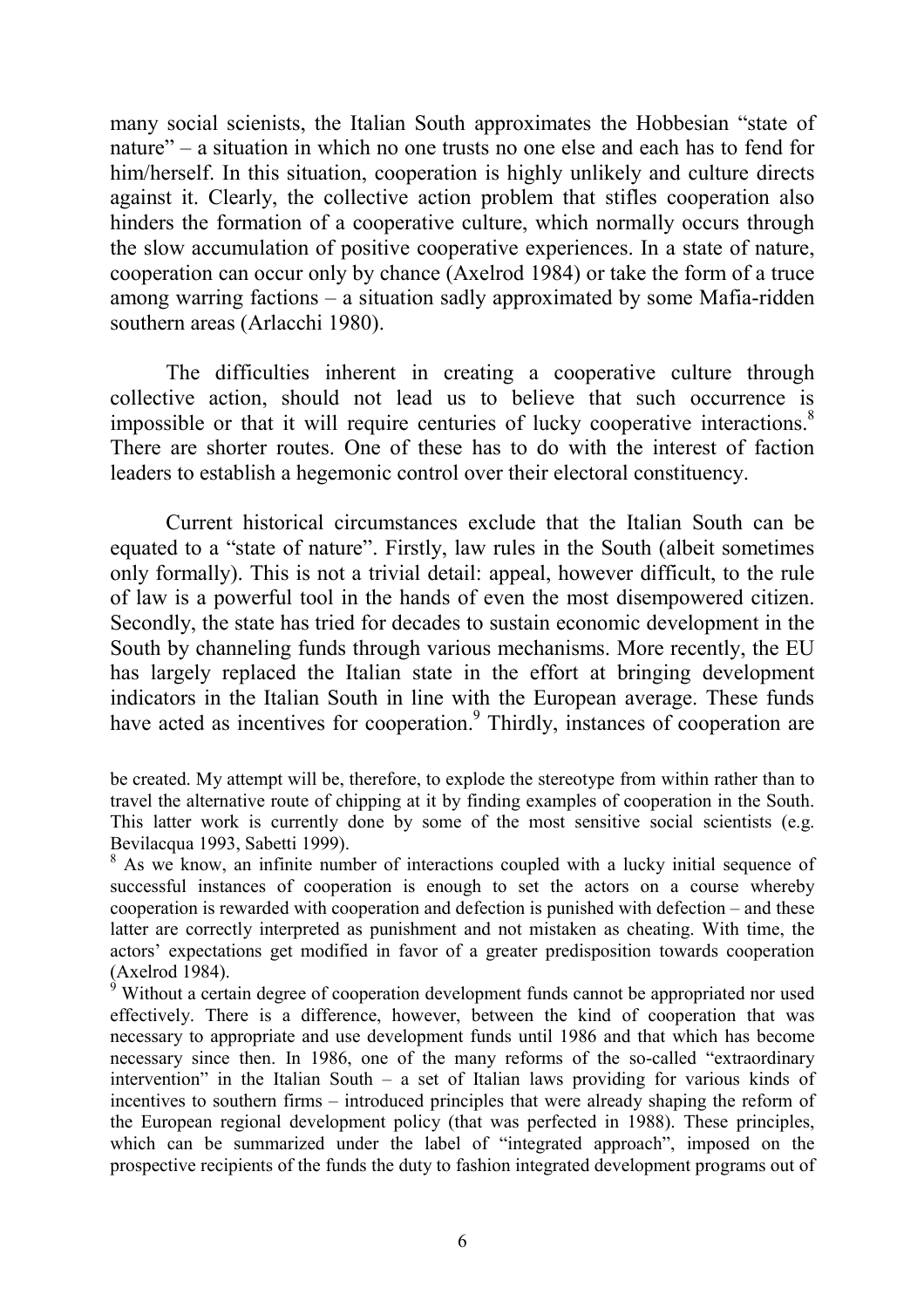more frequent in the South than most scholars would have us believe, and the recent historiography has started to rectify the conventional wisdom handed down to us in the postwar period (e.g. Sabetti 1999).

Having said this, it is true that the preconditions for cooperation are particularly impropitious in the Italian South for a number of historical factors. In the most general terms, the South has been subjected for centuries to international forces which have stifled and/or distorted both its economic and its political development. The South has been thus depicted as caught between the Scylla of cultural backwardness (Banfield 1958) and the Charybdis of international (global) forces (Arrighi 1985) and unable to steer its own course between the two. However, to acknowledge the real power of these forces must not necessarily mean to deny the possibility on the part of agents to muster them and even ply them to their own advantage. Culture must not be necessarily understood as a fixed template through which events are decoded and actions prescribed. It can rather be thought of as a set of rules of conduct that have appeared to yield the best results, given the circumstances. Once these change, so do the rules. Similarly, while globalization subjects local economies to ever tighter interdependence, it also gives them the opportunity to exploit such interconnectedness to their own advantage.

This paper will start from this more open-ended conception of both local culture and global economy to describe the way in which peripheral and relatively disadvantaged regions have succeeded or failed to transform the former to muster the latter through political agency.

# **SOUTHERN DEPENDENCE IN HISTORICAL PERSPECTIVE. CONVENTIONAL WISDOM CHALLENGED**

If European national and regional governments are relatively powerless vis-à-vis the forces of globalization, regional governments in the Italian South are certainly particularly powerless. Globalization is nothing new to the Italian South. Historically a peripheral region, the Italian South has long been at the receiving end of both economic trends and political decisions.

disparate development projects and this in turn required cooperation among economic actors and between these and regional authorities (Piattoni and Smyrl 1998). But even before these reforms, which impacted on the procedures through which the funds were appropriated, the funds were much more effectively used if the recipients could devise ways of combining their productive and marketing activities through consortia or other cooperative structures (Piattoni 1996).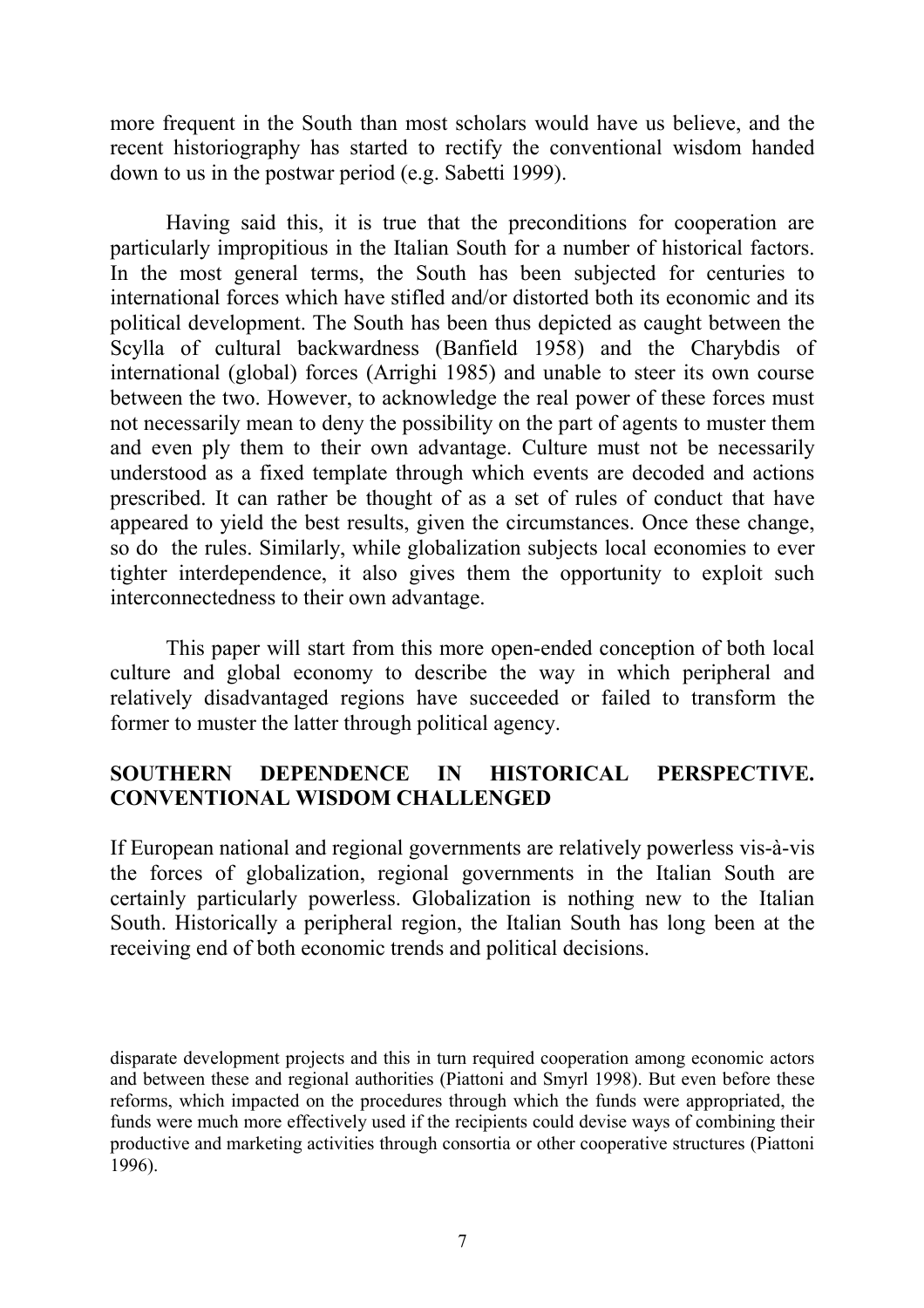After a long period of political independence and economic opulence, the South was subjected to foreign rulers and felt the growing competition from overseas agricultural products (Bevilacqua 1993, Lumley and Morris 1997). The repeal of feudalism under French occupation (1806), the sale of Church land, and national unification set into motion a process of change that gyrated under the impact of foreign developments. The grain imported from the US and Eastern Europe undermined southern exports to the rest of Europe and the tariff war with France undercut also the lucrative wine, oil, liquorice and bergamot trade. Southern landlords, as is known, reacted by tightening the until then rather balanced terms of the agrarian contracts (further softened by a number of customary rules) and enforcing a tighter exploitation of the local workforce. By the end of the nineteenth century, the southern workforce had been effectively re-enslaved through market mechanisms or forced to emigrate (Petrusewicz 1997).

International trends had thus changed the nature of the South's economic and political dependence, but not its substance. The only available strategy was adaptation to terms set elsewhere. The need to adapt dominated all other concerns and dictated both economic and political behavior. Dependence has thus been the characterizing trait of the southern economy and society.

*Culturally* this dependence is said to have bred fatalism and inactivity against forces that could not be counteracted (Banfield 1958). Even those authors who underline the ingenuity of the southerners in devising mechanisms for coping with the continuously shifting terms of trade point to the negative consequences that such forced adaptation had on the southern economy. Arrighi and Piselli (1987), for example, show that there were at least three different strategies for coping with market turbulence in Calabria alone, but they also show the negative repercussions of these strategies on the local society in terms of emigration, social rigidity and interfamily wars.

*Socially*, dependency led to "disaggregation" (Gramsci 1974) and underbuilding of social capital (Putnam 1993). Living under continuously changing circumstances over which they had no control, southerners proved unable to organize forms of collective action and rather turned to the pursuit of the individual welfare. These social conditions have then proved fertile ground for political alienation (distrust in public institutions), marginalization (large areas of social disease) and illegal organizations that challenge the state's regulatory powers (organized crime). This latter, in fact, can be understood as the attempt to regulate particular markets – those for oligopolistic goods – for private advantage (Gambetta 1993, Catanzaro 1991, Arlacchi 1983).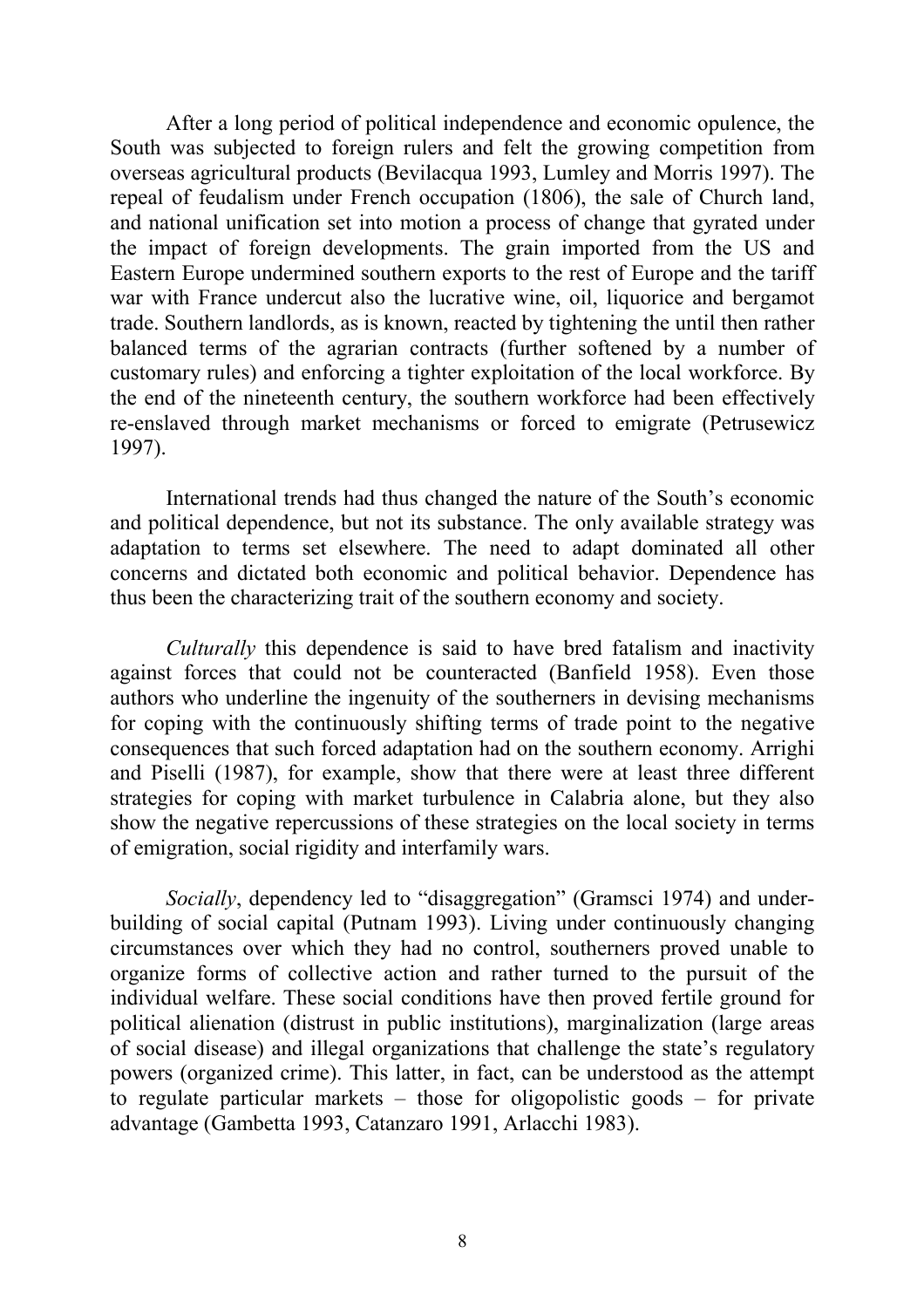*Politically*, dependency bred passivity and instability. The votes accrued to whomever bothered to request them by promising some marginal improvement and managed to capture the popular imagination (Banfield 1958, White 1980). Alternatively, it bred clientelism – the attempt by individual southerners to dampen the negative impact of dependency by obtaining favors from political patrons in exchange for votes (Tarrow 1967, Graziano 1974, 1980, Chubb 1982, Gribaudi 1980). Although there is a significant difference between the apathetic passivity of the inhabitants of Montegrano, studied by Banfield, and the studious clientship of the inhabitants of Eboli, described by Gribaudi, both phenomena are considered pathological expressions of the southerners' incapacity to become masters of their own destiny.

These economic, cultural, social and political traits are seen as mutually reinforcing. *Economic* dependence undermined the capacity of the southerners to mount anything more than individual adaptive strategies, thus preventing the construction of that *social* capital which, alone, could allow them to react and overcome it. Fatalistic *cultural* templates explain disaggregated social action and justify *political* behaviors, which can only reproduce the conditions of dependency. Each element in this negative picture is so tightly connected to the others as to constitute an ever-hardening structure.

## **CLIENTELISM AND BACKWARDNESS**

Clientelism is normally considered as a syndrome of under-development. It is generally associated with economically backward and culturally traditional societies.<sup>10</sup> The inhabitants of economically disadvantaged areas like the Italian South – so the argument goes – need to protect themselves from the penalizing terms of trade on the basis of which they interact with the rest of the world. They thus put pressure on central governments in order to receive exemptions or subsidies to compensate for the weak performance of the economies they live in. In fully mobilized political systems, socially and culturally disempowered citizens resort to the only weapon that they have: their vote. In democracies in which, at least formally, all votes count equally, the citizens of under-developed regions can offer electoral support to central governments in exchange for protection from the negative consequences of world economic trends.

 $10$  The literature on clientelism is extensive. Among the most important works, which refer to yet more works, are Boissevain (1974), Caciagli (1977), Chubb (1982), Eisenstandt and Lémarchand (1981), Eisenstadt and Roniger (1984), Galt (1974), Gellner and Waterbury (1977), Graziano (1974, 1980), Gribaudi (1980), Roniger and Güneş-Ayata (1994), Schmitt et al. (1977), Silverman (1965, 1977), Weingrod (1968), Wolf (1966).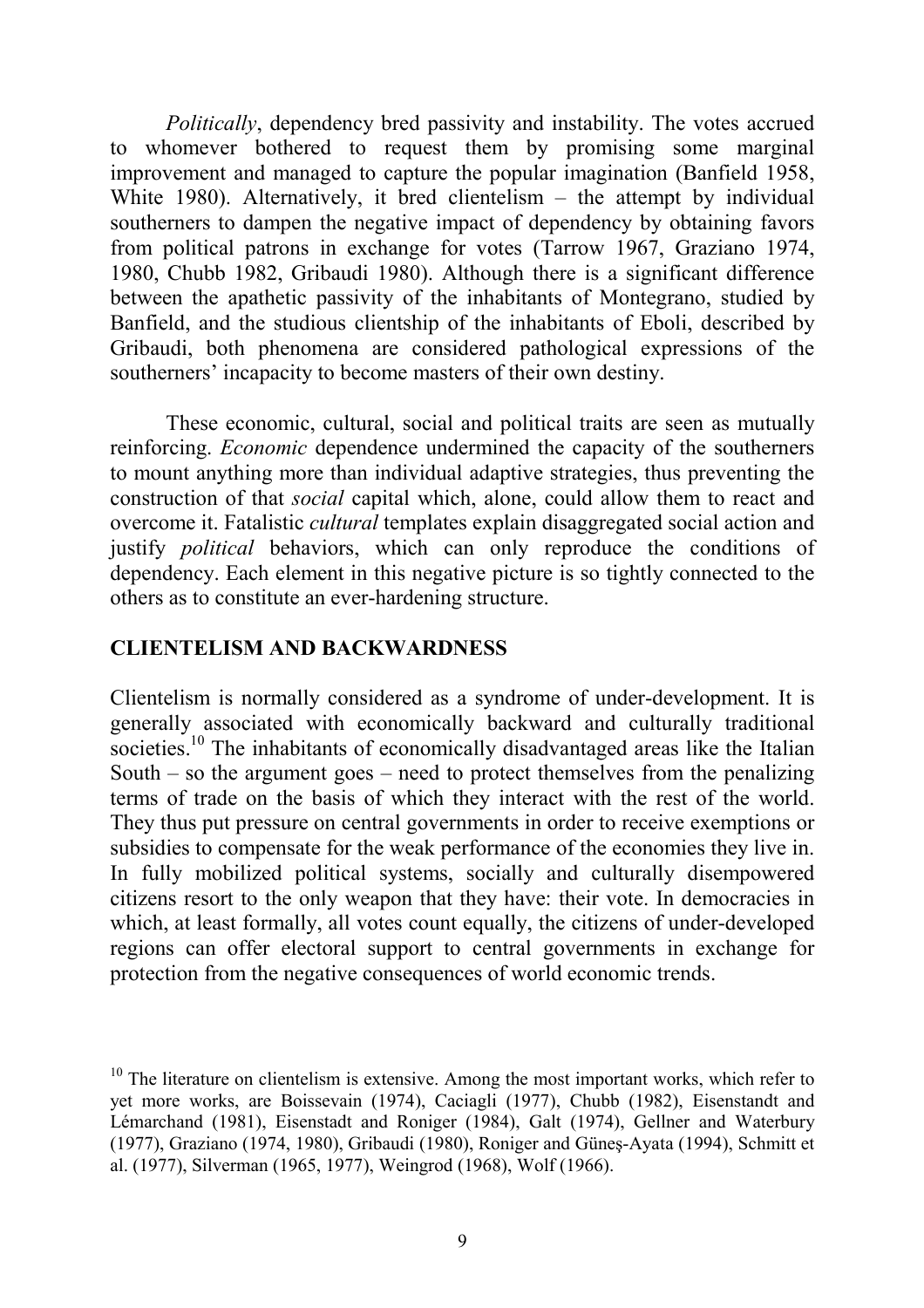Key elements in this societal exchange are political mediators called *patrons*. The citizens, by becoming *clients* of local patrons, extract from the central state those resources that they cannot produce independently. By doing that, however, they sow the seeds of their continuing vulnerability to world economic trends and of their dependence from the central governments and the local mediators.

This kind of exchange, while advantageous for the individual and convenient in the short run, is collectively deleterious and prospectively myopic. If the inhabitants of backward societies could mount collective actions to induce a change in the terms of their economic dependency, they could obtain greater economic security without having to resort to cumbersome mediators (Graziano 1980). Unfortunately, the same reasons that make the inhabitants of the backward areas economically vulnerable make them also politically and organizationally weak, hence militate against the success of large-scale political and social mobilization. $11$ 

Also small-scale mobilization is discouraged by the existence of networks of clientelistic intermediation. According to the recent literature, the same reasons that induce the inhabitants of economically backward areas to become clients of local patrons also inhibit the realization of small-scale cooperative enterprises that could reverse economic backwardness both directly, as in the case of economic cooperative enterprises, and indirectly, as in the case of agreements on enforcement mechanisms that would then make economic enterprises possible (Putnam 1993; for an early rendition of the same argument, see Banfield 1958).

Clientelism, in other words, locks people into networks of particularistic inter-mediation that discourage collective action as well as credible enforcement. Clientelism is, therefore, criticized both by liberal scholars, who blame on it the lack of economic entrepreneurship, and by Marxist scholars, who see in it an obstacle to collective political mobilization. This is, in a nutshell, the most common argument against political clientelism in the Italian South.

 $11$  In the presence of a revolutionary party, however, the inhabitants of under-developed areas could overcome such obstacles to collective action. In Italy individualistic versus revolutionary mobilization correspond to the strategies pursued by the two leading political movements of the twentieth century and, later, by the two most important parties of this century: the Catholic and the Communist parties. The individualistic mediation of local interests has been the key political strategy of Christian Democratic leaders during the postwar period. The "revolutionary" transformation of the Italian economy would have probably been the strategy of the Communist party, had it seized power before Fascism and had it followed Gramsci's vision.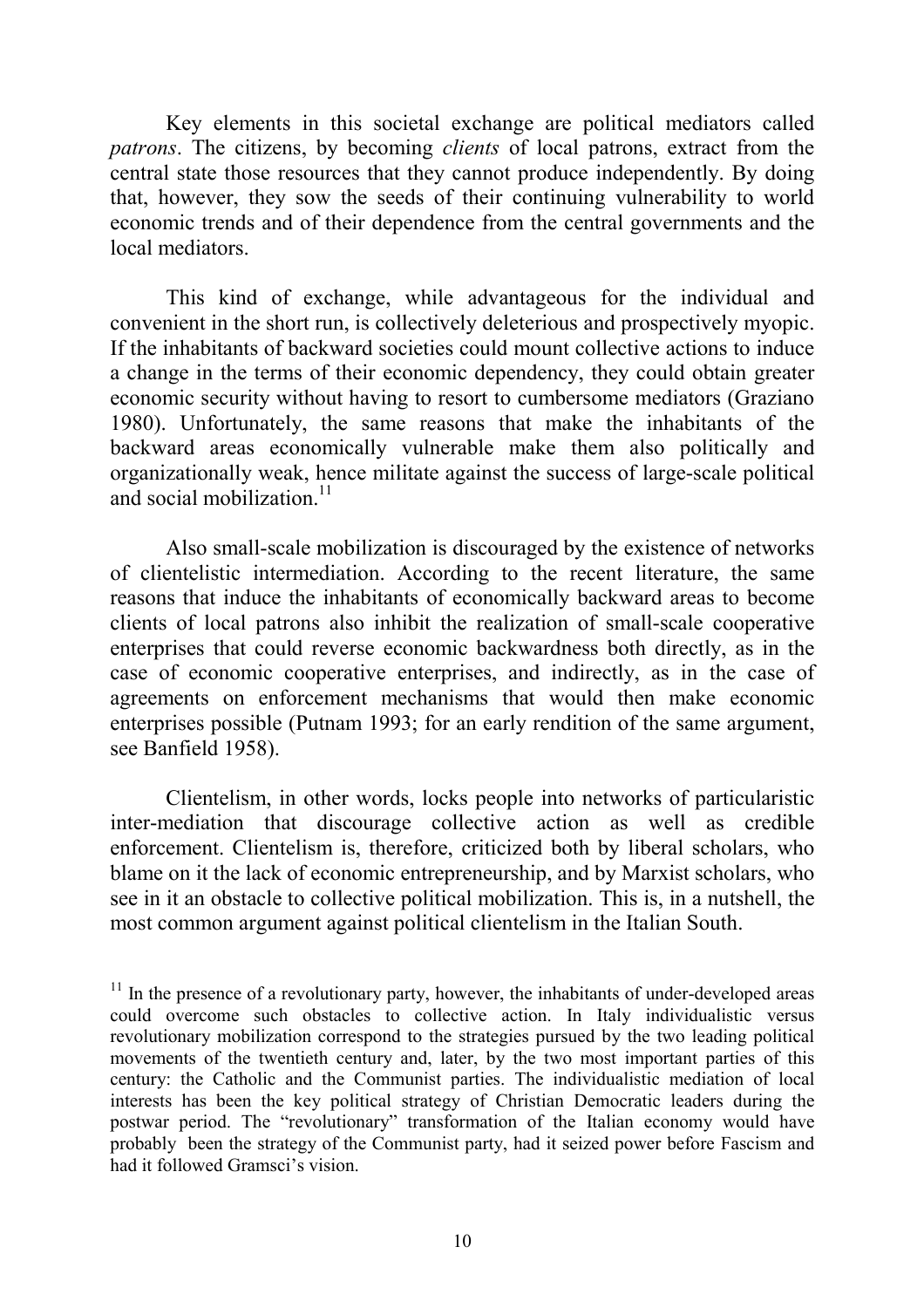In reality, southerners are not isolated monads that care only about their personal well-being. Much recent scholarship has shown that southerners no less than others are capable of small-scale cooperative enterprises (Piselli 1981, Sabetti 1999). Most commonly, however, southerners are still depicted as incapable of cooperative enterprises that go beyond the immediate family circle. Familism – the pursuit of the exclusive welfare of the family – is thus considered as a powerful inhibitor of large-scale cooperation. Clientelism would then be nothing else than the attempt to extract from the state advantages – protection, exemptions, subsidies – for oneself and one's family by offering electoral support. Familism and clientelism are seen by the literature as closely related – both symptoms of the limited capacity of southerners to engage in cooperative relations.<sup>12</sup>

Is it fair to see in clientelism nothing else than an inhibiting factor of collective action? Does it really embody only the most myopic pursuit of shortterm economic interests of the individual and her family? Is it really used by the patrons only to "divide and rule" and, thus, strengthen their power bases? Does it truly condemn backward societies to perpetual backwardness?

The following section will argue that "no" is a possible answer to the questions above, notwithstanding the unanimous positive reply from the literature. There are many kinds of clientelist rule, some of which are propitious for both economic and political development.

### **CLIENTELISM REVISITED**

Clientelism has a fairly codified meaning in the literature – that of a *dyadic* relationship between *individuals* of *unequal power* who exchange goods and services on the basis of an *unwritten contract* in an *ongoing fashion* (for a more detailed definition, see Eisenstadt and Roniger 1984:48-49) – which has, however, been redefined and sometimes fundamentally extended.

To start with, the idea that the relationship involves always two *individuals* or, at most, their immediate family members has been challenged (Tarrow 1967). Clientelism often takes the shape of exchange relations between organizations, for example a party and a categorical association. The relationship, then, is no longer personal – the identities of the patron and the client no longer matter – but rather involves persons in their functional roles.

 $12$  In his famous book on "Interest Groups in Italian Politics", Joseph La Palombara (1964) called the relationship between elected and career officials and interest groups – in fact a form of clientelism – *parentela* (kinship). It is telling that he chose to use a term which, in Italian, summons up the relationship among family relatives.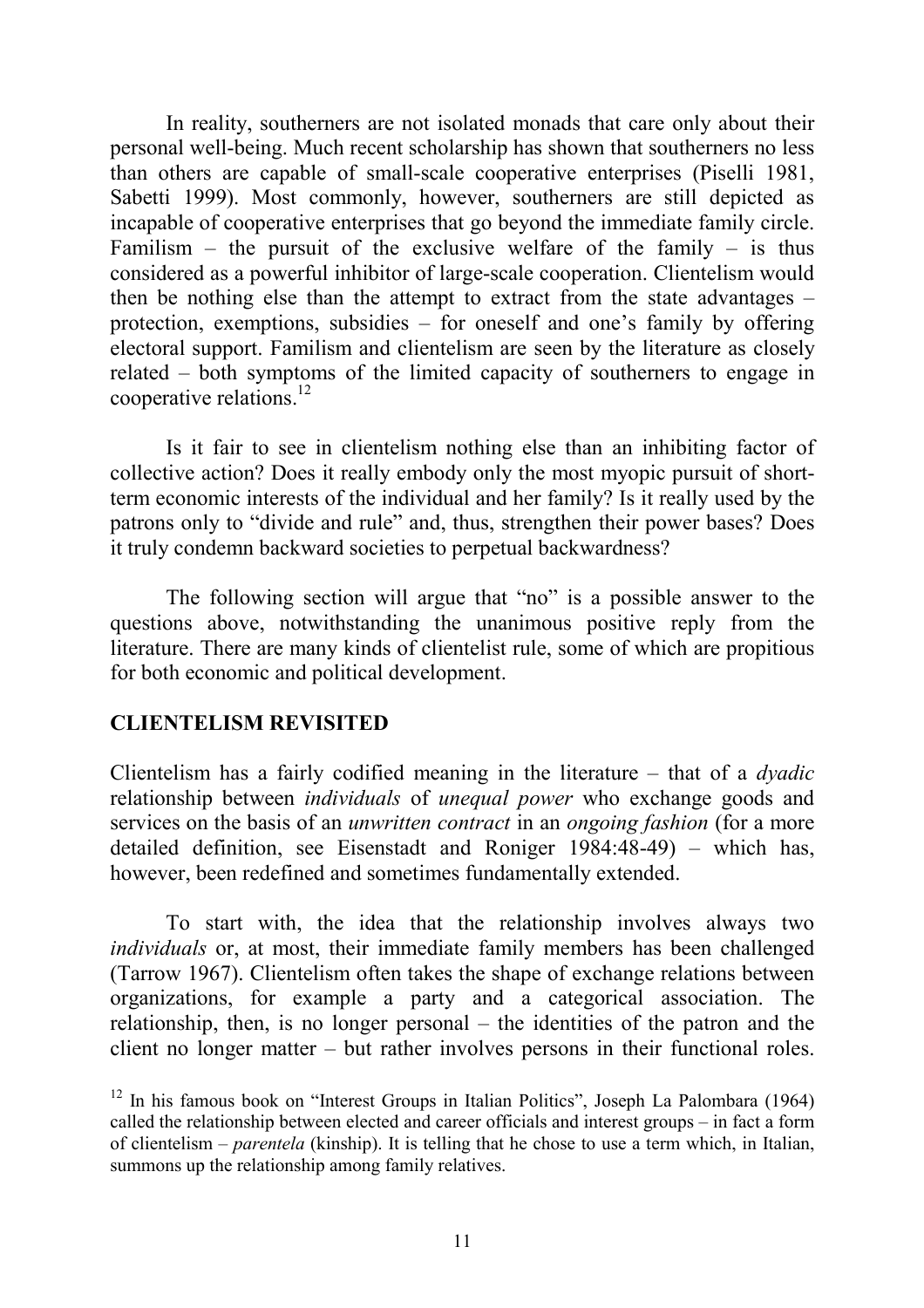Although involving organizations, however, the relationship is still said to be *dyadic*: the exchange involves only the two subjects and does not get generalized to the entire society. Consequently, this kind of exchange is said to prevent the creation of *systemic trust*, but rather exists only on a foundation of *interpersonal trust* (Mutti 1987, Roniger 1988). This is a trust relationship nevertheless, because the terms of the relationship are never fully specified and the relationship is *ongoing*. Exchanges that take place within this relationship must not balance each other out, because there is the expectation that future exchanges will rectify temporary imbalances. Individual clients get thus locked into a series of interpersonal trust relations, which however they cannot generalize, that is, extend transitively to third parties. $^{13}$ 

Rational Choice literature agrees that this difficult passage can occur only by chance or as a result of a long (and lucky) sequence of interactions (Axelrod 1984). Clientelism, however, by setting each client against the others – each competing for scarce favors from a given patron – works against this difficult transition. The *interpersonal trust* that sustains clientelism would thus be associated with *systemic distrust*. Whether distrust alone suffices to keep clients from cooperating or patrons must actively threaten their clients to prevent them from cooperating and from obtaining through joint action what they should rather obtain through patronage is not clarified by the literature. Yet this is an important point.

If it is the very logic of clientelism and the distrust of which it is, at the same time, cause and effect that prevent clients from cooperating,  $14$  then we would not expect the patrons to punish or threaten to punish the clients who cooperate among themselves. They would do so only if they were to fear that collective action is indeed possible among clients, but then this would mean that there is nothing in the logic of clientelism that prevents clients from cooperating (Dasgupta 1988). In other words, either clientelism prevents cooperation *by its own logic* or it does so only *through the conscious action of the patrons*. In this latter case, the patrons would find themselves before a choice: they could either break the potential cooperation among clients, or allow it to occur. Or, again, favor it – and cash the reputation for having done so.

<sup>&</sup>lt;sup>13</sup> According to an effective metaphor, systemic trust is like "money" which, by circulating among people who do not know each other directly, allows exchanges among a large number of persons. Interpersonal trust, on the contrary, is like a promise of payment which has no further circulation than between the persons who signed it and received it, respectively. While the evolution of direct promises of payment into generalized promises, and ultimately into money, has been documented (Coleman 1990:x), the transition from interpersonal trust to systemic trust is considered highly unlikely (Roniger 1988).

This seems to be the implication of Graziano's theorization (1974).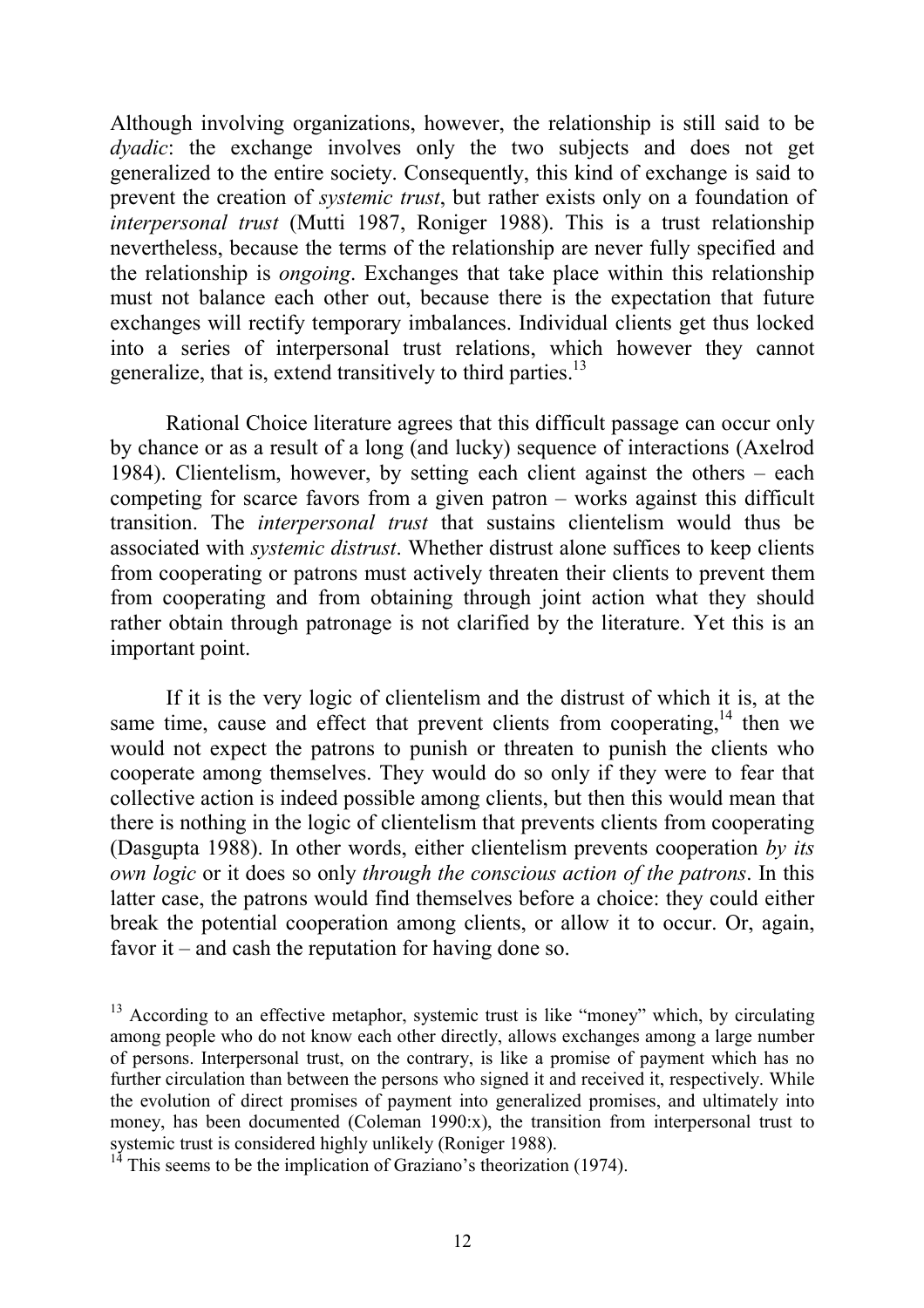This latter is the strategy that I want to focus on and which I call "virtuous clientelism" (Piattoni 1998).<sup>15</sup> The next section will argue that culture can be transformed, identity can be created and social capital can be accumulated also thanks to the self-serving activity of "virtuous" political patrons who, in the pursuit of the political goals, decide to build a reputation as credible enforcers. It will sketch out the contextual conditions, which make this strategy possible and potentially rewarding. The following section will then offer anecdotal evidence on how such process occurred in Abruzzo but failed to take place in Puglia.

A sophisticated patron may try to create a reputation for himself as impartial enforcer among clients and between clients and non-clients in order to become hegemonic in a given territory. He will build a reputation as impartial enforcer by helping solve problems of coordination and cooperation both among his clients and between clients and non-clients.<sup>16</sup> By doing this, he will allow for the accumulation of social capital and the development of systemic trust, which reorients both clients' and non-clients' predispositions towards cooperation.<sup>17</sup> Once this is achieved, the closed network constituted by the patron's clients has been effectively opened up and has been transformed into a community. This latter is characterized by: (a) high degrees of systemic trust, (b) a social capital of norms of reciprocity, and (c) a cooperative culture which sustains economic development. The strategy which sets this process in motion, I call "virtuous clientelism" – "clientelism" because it starts from the well-known exchange of votes for favors which constitutes the essence of clientelism; "virtuous" because it allows for the production of public goods, next to the selective goods commonly associated with clientelism.

 $15$  The qualifier "virtuous" refers to the ultimate consequences of this strategy, not to the route for reaching it nor to the intrinsic quality of the patron.

<sup>&</sup>lt;sup>16</sup> In the case of the Italian South, problems of coordination are more esily solved than problems of cooperation. As the following sections will document, small local entrepreneurs can often benefit from coordinating the purchase of certain inputs or from marketing together their products, yet they are unable to make these gains because they fail to coordinate their efforts. An external enforcer that everyone trusts can achieve such coordination, build a reputation and set in motion a sequence of succesfull interactions that can lead to future cooperation.

<sup>&</sup>lt;sup>17</sup> A ceiling to cooperation in a given society is set by the actor's orientations towards cooperation. In Rational Choice, orientations are given by the actors' preference matrix. This is assumed constant throughout. It is however conceivable that, after repeated successful cooperative interactions, actors could reorient their preferences towards cooperation, thus making it more and more likely and less and less dependent on external enforcement (Scharpf 1997).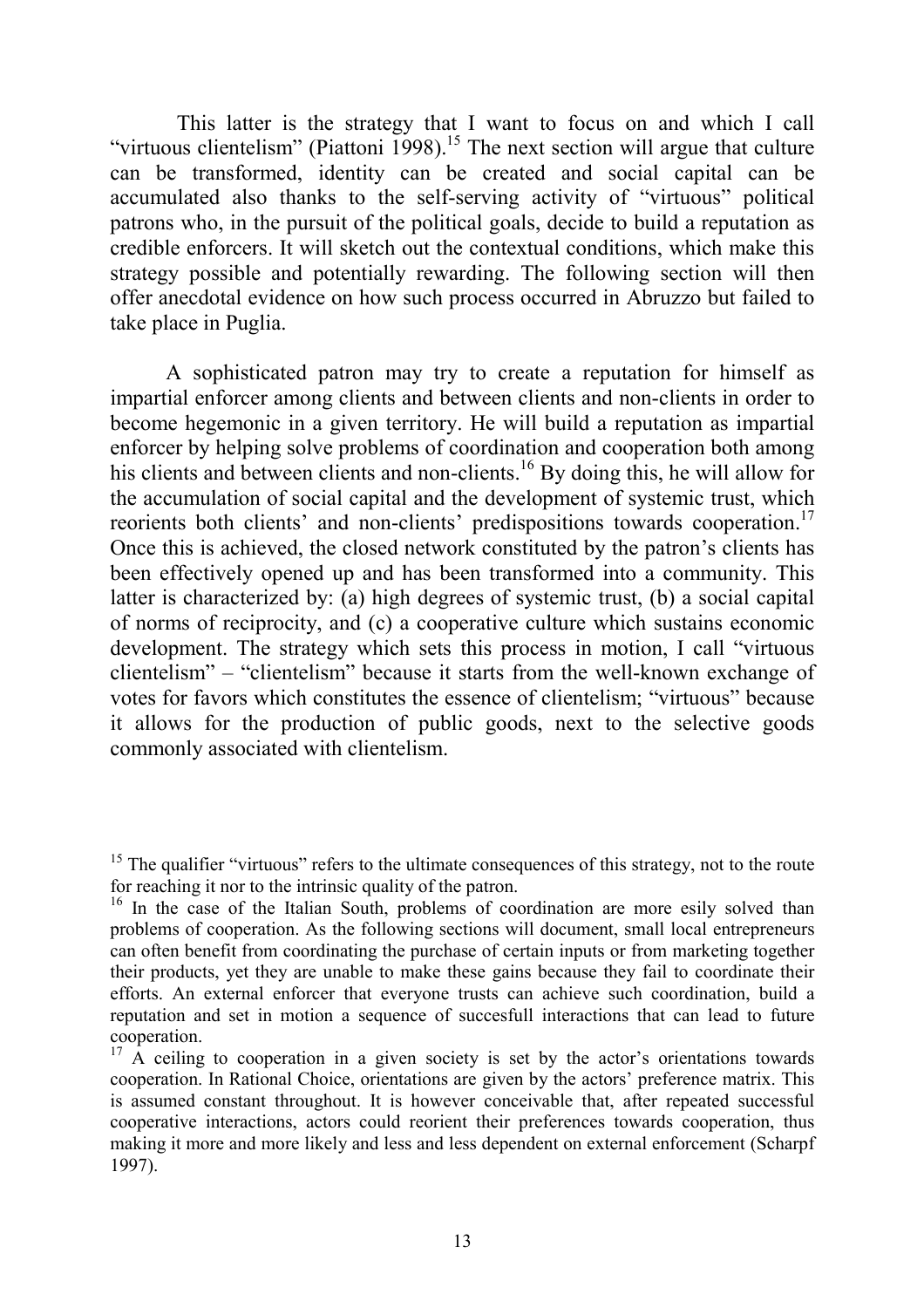Because even in the Italian South contemporary clientelism is not an oppressive system from which the clients cannot escape – recall the discussion above on the modified context of current clientelism – we have to assume that patrons and clients enter the "clientelist deal" free willing.<sup>18</sup> Obviously, there are costs and benefits associated with this decision. On the one hand, by signing the clientelist contract, the patron obtains votes, which can earn him election and access to the assets – moneys, public decisions, political appointment of bureaucrats, etc. – which consolidate his power. On the other hand, he also incurs the costs of alienating the voters who vote on ideological or programmatic grounds, of exposing himself to accusations of clientelism – which, despite its diffusion, does not command widespread legitimacy – and of subjecting himself to continued pressures for the delivery of favors (Warner 1997). The clients, too, incur costs and benefits. On the one hand, they obtain the promise of future favors and, plausibly, obtain the favors as well. On the other, they lock themselves into the clientelist exchange, thus foregoing the pursuit of more legitimate channels.

The literature emphasizes the proportionally higher costs that accrue to the clients from not entering the "clientelist deal", pointing to the weakness of the alternative channels, and minimizes the costs that accrue to the patrons for entering it, assuming that clientelism almost automatically earns election and reelection. If this were true, then the relative power position of the contracting parties would be highly uneven and the deal would be "rigged". I rather suggest that alternative courses of action are practicable and, hence, the "clientelist deal" is truly voluntary. What most empowers the clients is the existence of competing patrons, to whom they could turn to obtain the desired goods.

The Italian political system between 1945 and 1992, popularly denoted as "first Italian republic", was characterized by intense competition among political patrons – local leaders connected to one of the many factions which coexisted within the main governing parties, the Christian Democratic party (DC) and the Socialist party (PSI). Particularly during the seventies and eighties (Golden 1999), votes at the local level were commonly obtained by promising selective and public goods to the voters. The common interpretation of Italian politics in

 $18$  This is a controversial point. Some assume that in the Italian South there simply are no other channels than clientelism for obtaining what one needs (job, housing, health services, permits, etc.). According to this version, the patrons force the clients into the clientelist deal by acting as gate-keepers between the citizens and valued goods (Chubb 1982). Others, rather, think that clients do have a real choice and that they opt for the clientelist channel simply because it is more convenient (Waterbury 1977). I personally believe that the second version is more accurate: the costs for obtaining through regular channels desired goods may indeed be high, but this is still a real option (see Coleman 1990: ch. 8). The existence of these channels both delegitimizes clientelism and makes its existence necessarily precarious.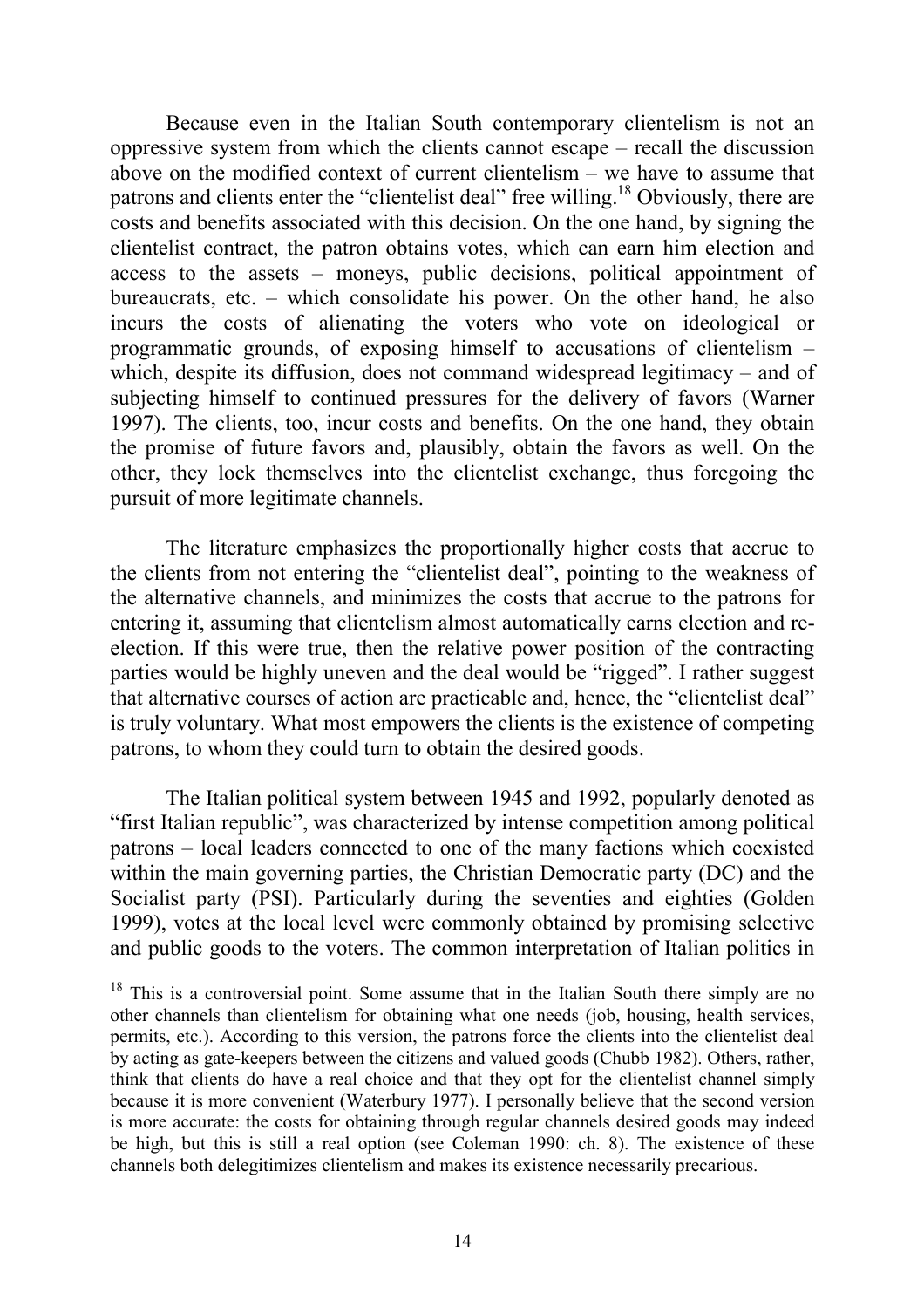this period is that, although *publicly* leaders promised to deliver public goods (employment, development, infrastructure, etc.), *privately* deals were struck between individual patrons and individual clients concerning the exchange of votes for selective goods. Even more radically, the goods that should have accrued to all because public were "privatized" and made available only to some. Obviously, the receivers were not necessarily the most needy but, rather, the most faithful supporters. The whole political game in this period is thus understood as a giant farce, in which a veneer of universalism and impersonality hid a substance of particularism and personalism.

While possibly excessive – not all public goods were "privatized" – this picture is also deficient: it downplays the importance of competition among patrons and the consequences that this had on the strategies available to them. During the first Italian republic, at the central level, competition was fiercer among the leaders of the factions of the governing parties than among these and the leaders of the opposition parties: the strategies and alliances decided among governmental factions excluded the possibility of alternation in government. At the regional and local level, however, the opposition parties had real governmental opportunities, hence competition occurred also between leaders of the governing parties and leaders of the opposition parties. In the South, the balance of power was such that, at the regional and provincial level – although not at the municipal level – governmental majorities replicated the national pattern. Hence, in the South, even at the regional and provincial level, competition was fiercest among leaders of the factions of the nationally governing parties.

The second important feature of the first Italian republic was that both elective and administrative positions – within the state as well as within the party structure, at the national as well as regional and local levels – were divided "scientifically" among parties and party-factions so as to reflect the strength of each faction (Venditti 1981). This strength, in turn, was computed on the basis of the faction's membership and ultimately, since this was an imperfect indicator, of the electoral support. The system of preference voting was instrumental to allowing these important computations. The link between votes and power shares was thus strictly proportional to electoral strength. This made the context for the players clear and allowed the calculation of strategies. Apart from the first generation of party leaders, who were co-opted by the "founding fathers" of both DC and PSI, subsequent party leaders had to join a faction and try to obtain votes for this faction in some electoral district in order to rise in the party hierarchy. The interplay among factions – their alliances, split-ups and recompositions – determined the division of governmental spoils at all levels. Joining a pivotal faction or being the local stronghold of a potentially allied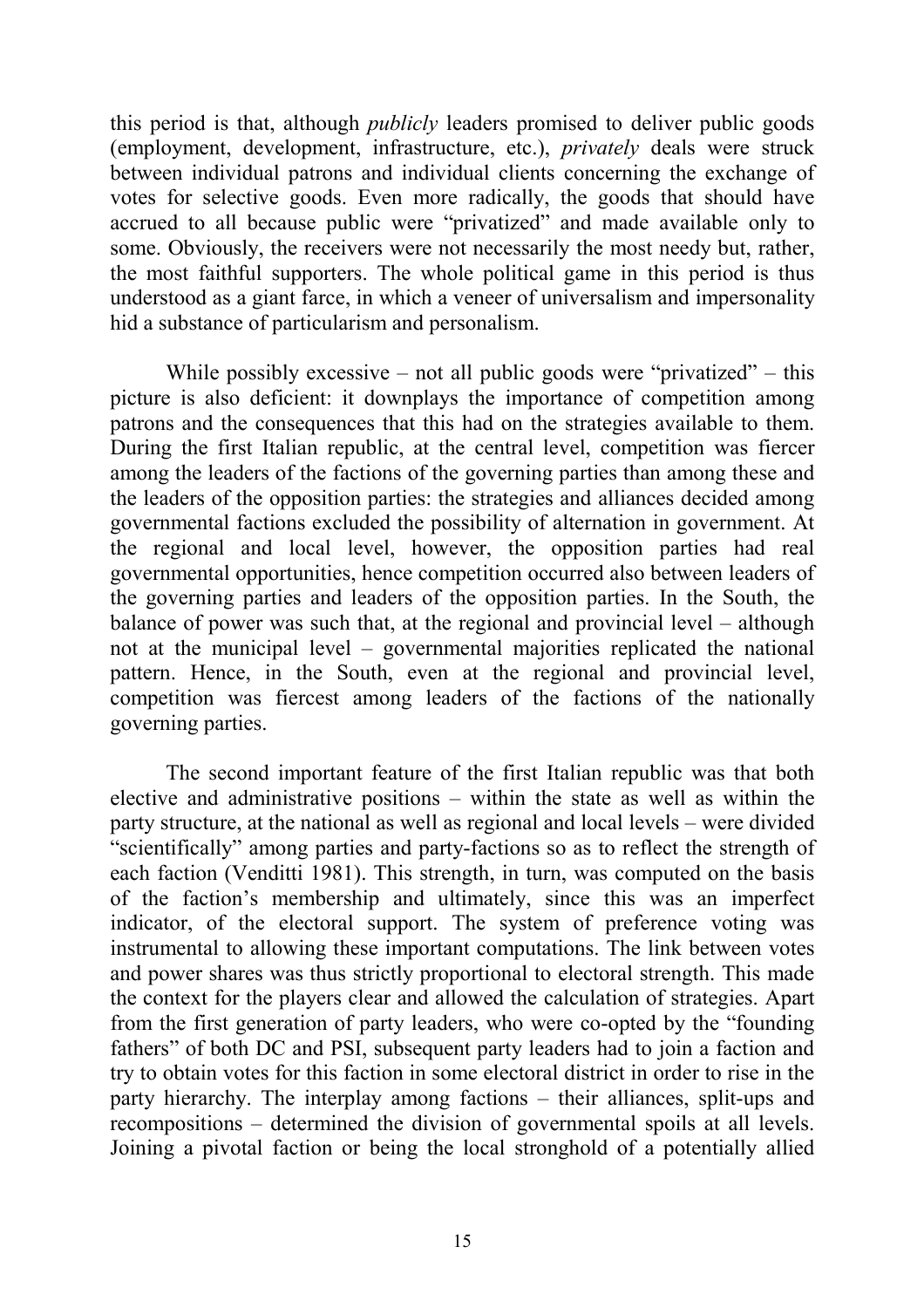faction was thus the most important strategic decision for a would-be party leader.

While the main game took place against would-be leaders of competing factions at the local level, a second, lower-level game needed to be played against the local leaders of opposition parties. Although excluded from governmental coalitions because national strategies precluded this possibility also at the local level, these leaders often commanded substantial support locally. By criticizing the government, by occupying power positions at the communal level and by being often associated with a substratum of civic organizations, opposition leaders kept a foothold at the local level throughout the first Italian republic. While less directly dangerous than competing leaders from other governing parties, these leaders nevertheless challenged, sometimes effectively, the popularity of the governing party leaders at the local level.

The joint effect of these two competitive games dictated the choices of governmental party leaders at the local level. The leader of a governing party faction needed to allocate his time and energy between these two games. The more resources he spent on fighting the direct competitors from other governing parties' factions (sometimes even from within his own faction), the least resources he could spend on keeping at bay the opposition party leaders. By using selective goods, as in typical clientelist exchanges, the leader of a governing party faction (from now on, the patron) could only "buy" so many votes and proportionally weaken the position of competing patrons (leaders of other governing party factions). By doing this, however, these patrons alienated the voters of the opposition parties – often opposed to such exchanges in principle and rather demanding public goods – and gave the opposition party leaders ammunitions for "firing" criticisms on the government.

This strategy, although the most conventional, is short-sighted. Particularly in a situation of tight competition among patrons, each patron has at his disposal only limited resources to fight against many direct competitors. The likely outcome is then one of rough equilibrium among patrons: the turnover among patrons is likely to be high (a small shift in resources can determine the rise or decline of any one patron), their governmental output is low and contradictory (resources are dispersed among many competing clienteles), and the clients are dissatisfied (most receive only small favors or simply promises of favors). In this situation, the indirect competition from opposition party leaders may become particularly threatening. Inefficiency in the production of public goods coupled with unsatisfactory distribution of selective goods supports the opposition leaders' claim that the whole clientelist system needs to be broken.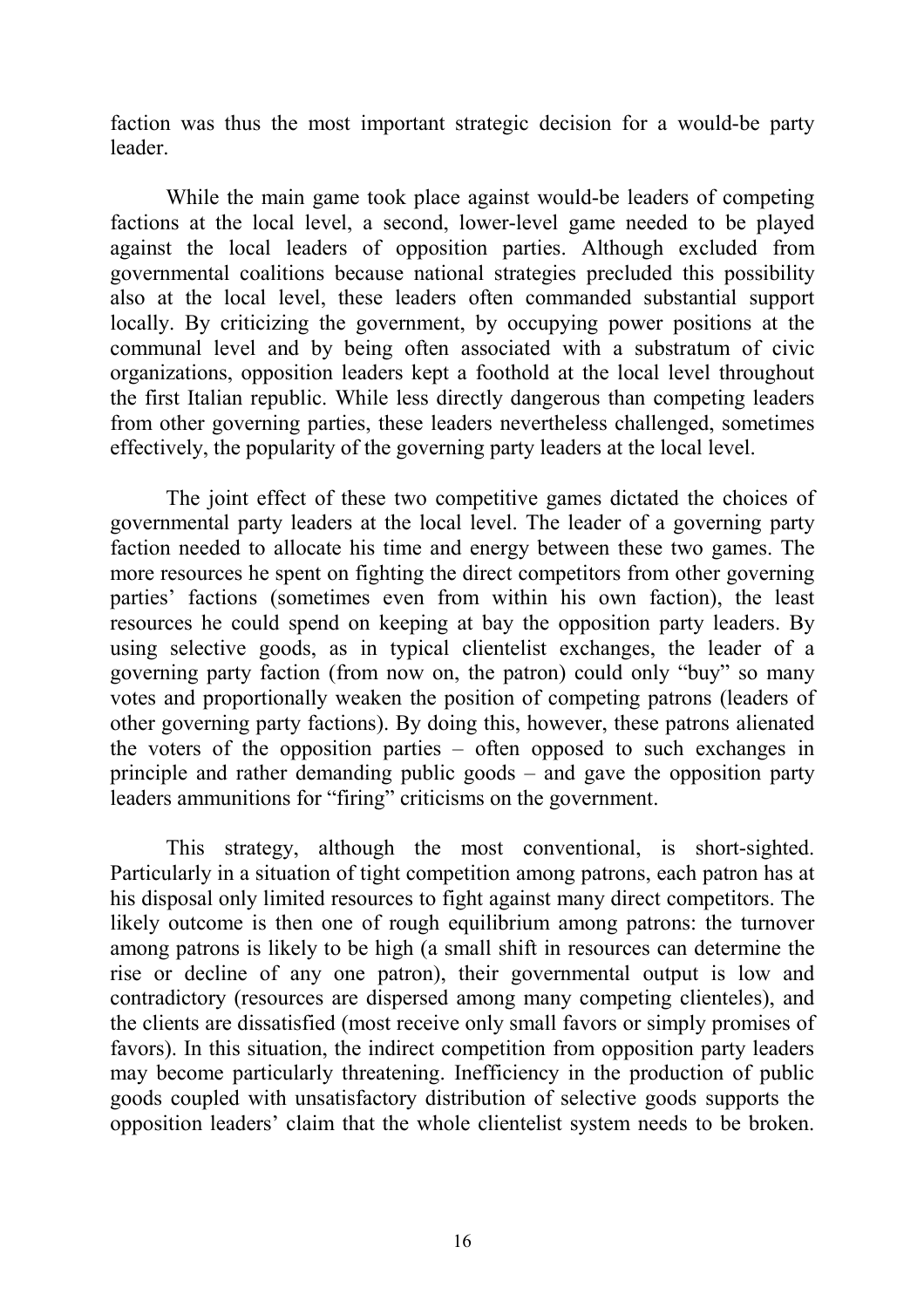Under these circumstances, even the unlikely shift in government could take place.19 If, however, the opposition is divided, the status quo can probably hold for long. This is, however, a low-level equilibrium – inefficient clientelism – as neither the patrons are solidly in power nor the clients receive much from the clientelist deal. $^{20}$ 

A much more sophisticated – "virtuous" – strategy implies combining the games against direct and indirect competitors. Should a patron decide to produce public goods next to the selective goods typical of conventional clientelism, he could satisfy both his own clients as well as the voters of the opposition parties. These latter could not accuse him of clientelism, as he could point to the public goods to stem such criticism. The game with the indirect competitors would, thus, turn to the patron's favor.

However, by distributing public goods the "virtuous" patron runs the risk of favoring also clients of his direct competitors. Particularly when the involvement of the "virtuous" patron in the production of public goods is unclear – as when more than one patron can claim some involvement in  $it$  – the rewards from this strategy in the game with the opposition leaders could be lost in the game with the competing patrons. The competing patrons, apart from benefiting from the bonanza distributed to their clients through public goods, would still be able to use all of their resources to distribute selective goods to their own clients, thus challenging the power position of the "virtuous" patron. The "virtuous" patron can reduce this risk only by cumulating so much power as to become, in the end, hegemonic. This he can do by building a reputation as someone who keeps his end of the deal also when it is potentially costly to do so. By taking, at first, only small risks and incrementally building up a reputation, this strategy may eventually succeed.<sup>21</sup>

What are the systemic consequences of such a "virtuous" strategy? Public goods, accruing to clients irrespective of who their patron is as well as to nonclients, achieve two main results. The first is to establish the "virtuous" patron as a credible enforcer. Actions that require coordination and cooperation now become possible because there is an enforcer that can be trusted by all. These, in

 $21$  Cfr. note 14.

 $19$  This is what happened in Naples in the 1970s when a PCI-led government coalition replaced the until then dominating DC-led coalition – only to lose power again at the following elections.

<sup>&</sup>lt;sup>20</sup> The original theorization contained four cases according to whether (a) the competing patrons were few or many and (b) the opposing parties were strong or weak. Four types of clientelisms were obtained – "virtuous", challenged, inefficient and vicious – only two of which are really discussed in this chapter. For a complete discussion see Piattoni (1996, 1998).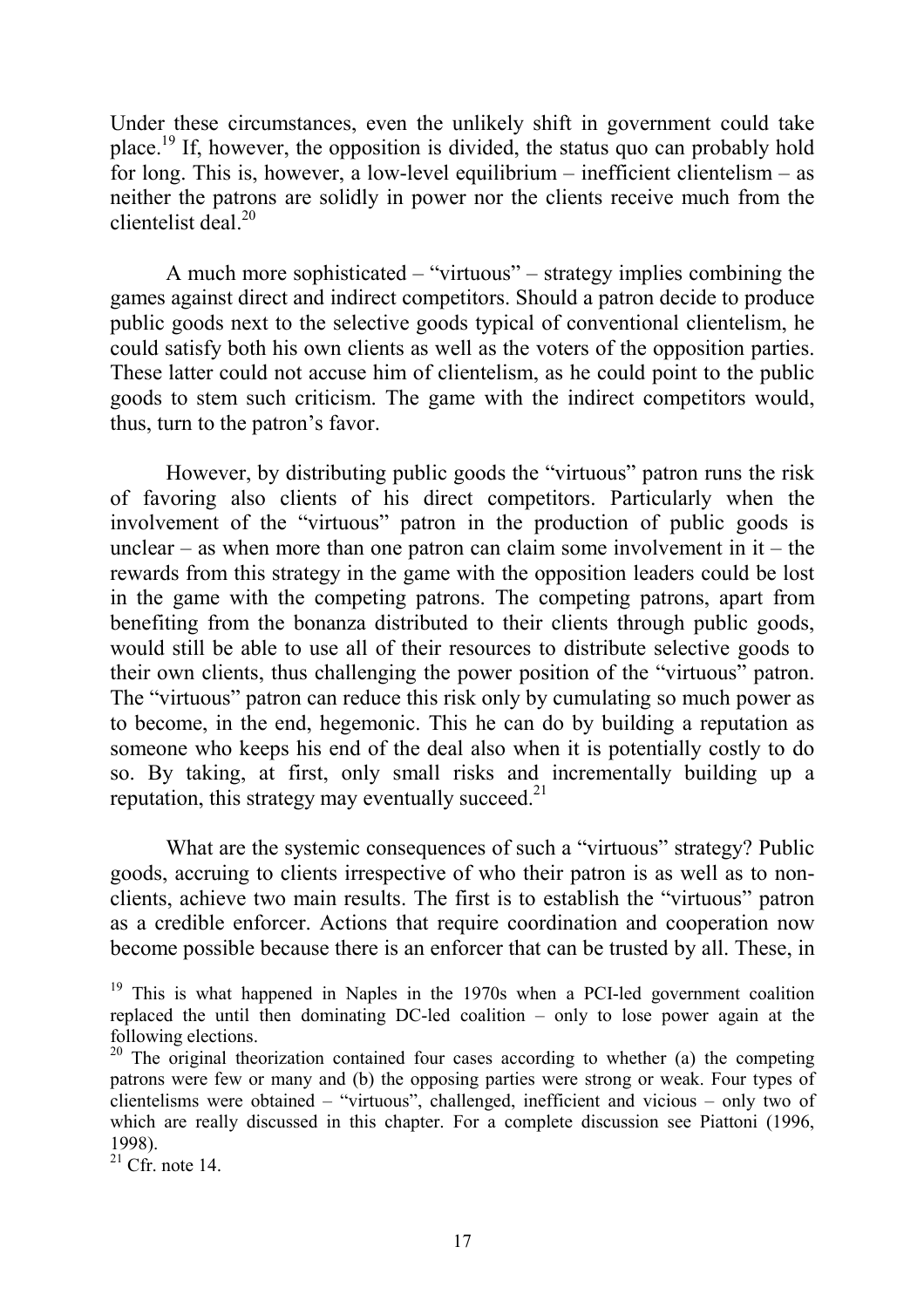turn, allow economic agents to attain higher levels of satisfaction – in this case, to reap higher profits from their economic activities – than otherwise possible. The kinds of economic activities that can be pursued in such a context are those that bring about the economic development of the entire area rather than the enrichment of only some individuals. The second result is that, once the action orientations of the actors have been changed through repeated, successful cooperation – that is, once clients and non-clients have become members of a "community" – coordination and cooperation can take place more or less spontaneously. In other words, the number of cooperative actions for which active involvement from the enforcer is required progressively decreases giving way to a growing number of actions for which cooperation occurs spontaneously.

At this stage, trust has become systemic and enforcement is ready to be institutionalized. It will be the former clients and non-clients – now simply members of the community – that will elect political leaders on the basis of their capacity to keep the flow of public goods forthcoming. Community ties, however, are not all-powerful. It would be against the grain of the argument sketched above to state that, once created, the community and the trust generated therein will be self-sustaining. Just as "virtuous" patrons can create a community, so can "vicious" patrons break it (Pagden 1988). However, insofar as economic development makes each individual actor less dependent on the clientelist intermediation for access to desired goods – having the legitimate channels been strengthened and the cost of shunning the clientelist deal reduced – the community's resistance to the woos of inefficient patrons will be objectively stronger.

The comparison between two southern regions, which were roughly equally positioned in the 1970s with regard to economic indicators and developmental potential and yet rank rather differently thirty years later, will serve to illustrate the plausibility of the argument.

### **ABRUZZO AND PUGLIA COMPARED**

That the above strategy is not merely a theoretical possibility is demonstrated, I believe, by the history of Abruzzo's development from the seventies to the nineties. One of the local patrons, the Christian Democrat Remo Gaspari, fought towards the end of the sixties a strenuous battle against competing Christian Democratic leaders in the region, particularly his party fellow but faction enemy Antonio Natali, to achieve hegemony by promoting economic initiatives of public interest besides acting as a conventional patron. While distributing also selective goods to individual clients, following common clientelist practice, he attracted to the region investment projects of public interest and made sure that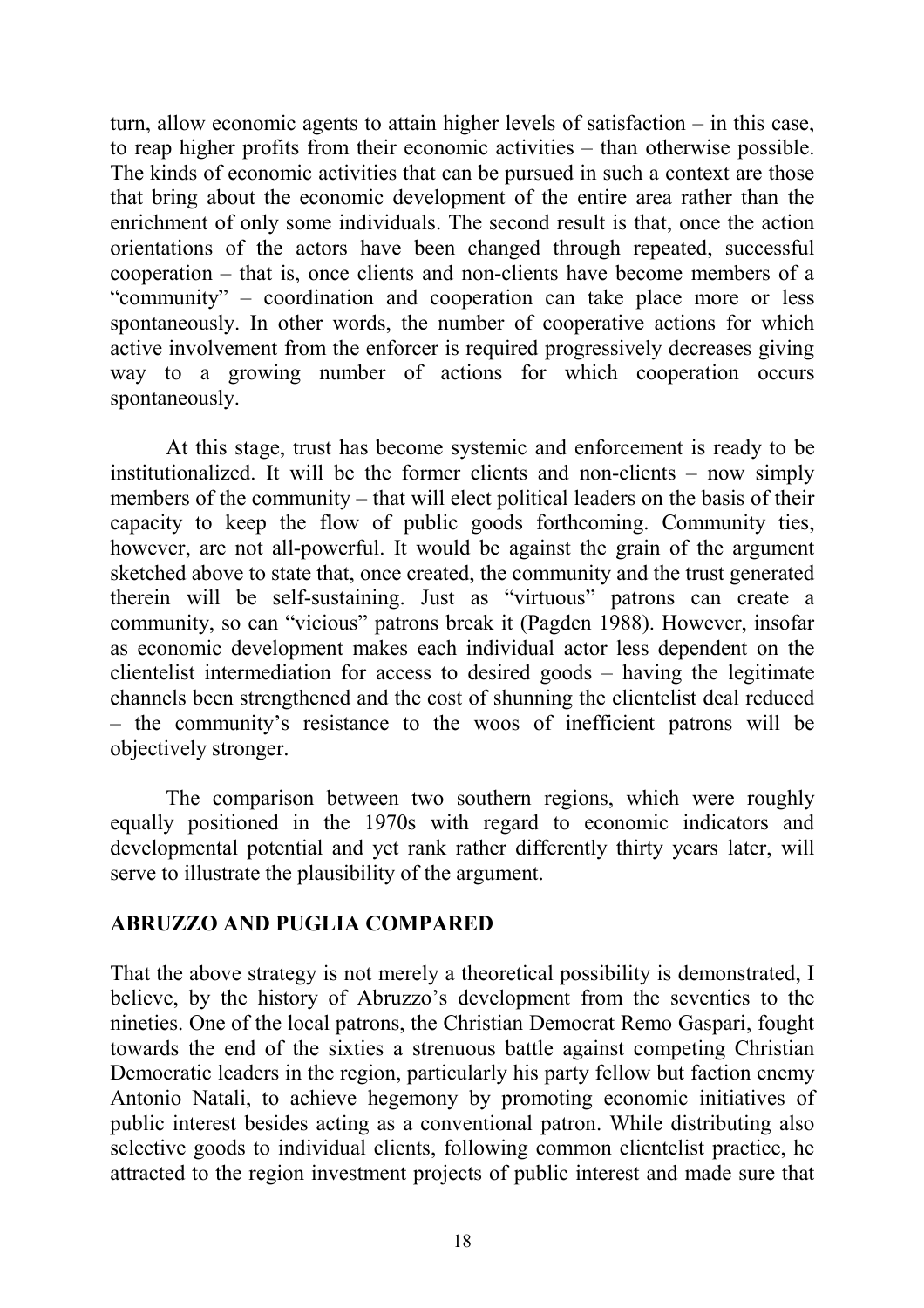the jobs thus generated would accrue to fellow *abruzzesi* regardless of whether or not they voted for him. This strategy was outspokenly aimed at winning to his side not only the clients of competing patrons, but also non-clients.<sup>22</sup>

More generally, Gaspari and the members of his faction in Abruzzo, operated in favor of the local economy trying to solve both problems of coordination and problems of cooperation among local entrepreneurs and other economic actors (Mutti 1994). Gaspari's detailed knowledge of the administrative system both at the center and at the periphery  $-$  of all "first" republic" politicians, Gaspari had the second-longest tenure as minister after Andreotti in various competencies and cabinets – allowed him to pull the right ropes and obtain material and immaterial resources (e.g., swift decision-making) for his constituency.

Beginning with the highways (in competition with his party-fellow but faction-opponent Natali) and some high-tech projects (e.g., the Center for Nuclear Physics placed under the Gran Sasso mountain, the highest peak of the Appennines) of the late sixties, to the many postman jobs and the satellite station of Telespazio in the seventies, to industrial investment by large and small companies (from Texas Instruments to small apparel manufacturers, from Alenia to leather goods producers) in the eighties, his strategy has been one of constant attention to the private and public problems of his fellow *abruzzesi*. While the distribution of private goods to selected individuals (his clients) qualifies him undoubtedly as patron, his activity in favor of the regional community earns him the label of "virtuous".

Probably one of his most "enlightened" choices has been, towards the end of his career, which coincided with the end of the first republic, to pass some of his credibility onto the Region. Increasingly towards the end of the eighties, it has been the regional institutions, particularly the regional government and the President of the Giunta, which have taken over from Gaspari the job as enforcers of contracts. From the second half of the eighties, most of the common initiatives among the small entrepreneurs, particularly production and marketing consortia, of Abruzzo have been supported, in one way or another, by the Region. In the case of the bigger investment and restructuring projects in the industrial areas of the province of L'Aquila, the Region's action has been to favor restructuring and adaptation to the new global terms.

<sup>&</sup>lt;sup>22</sup> The leaders of the Communist Party (later Party of the Democratic Left) in Abruzzo complained that several of their sympathizers had admitted voting for Gaspari because they had received a "favor" from him.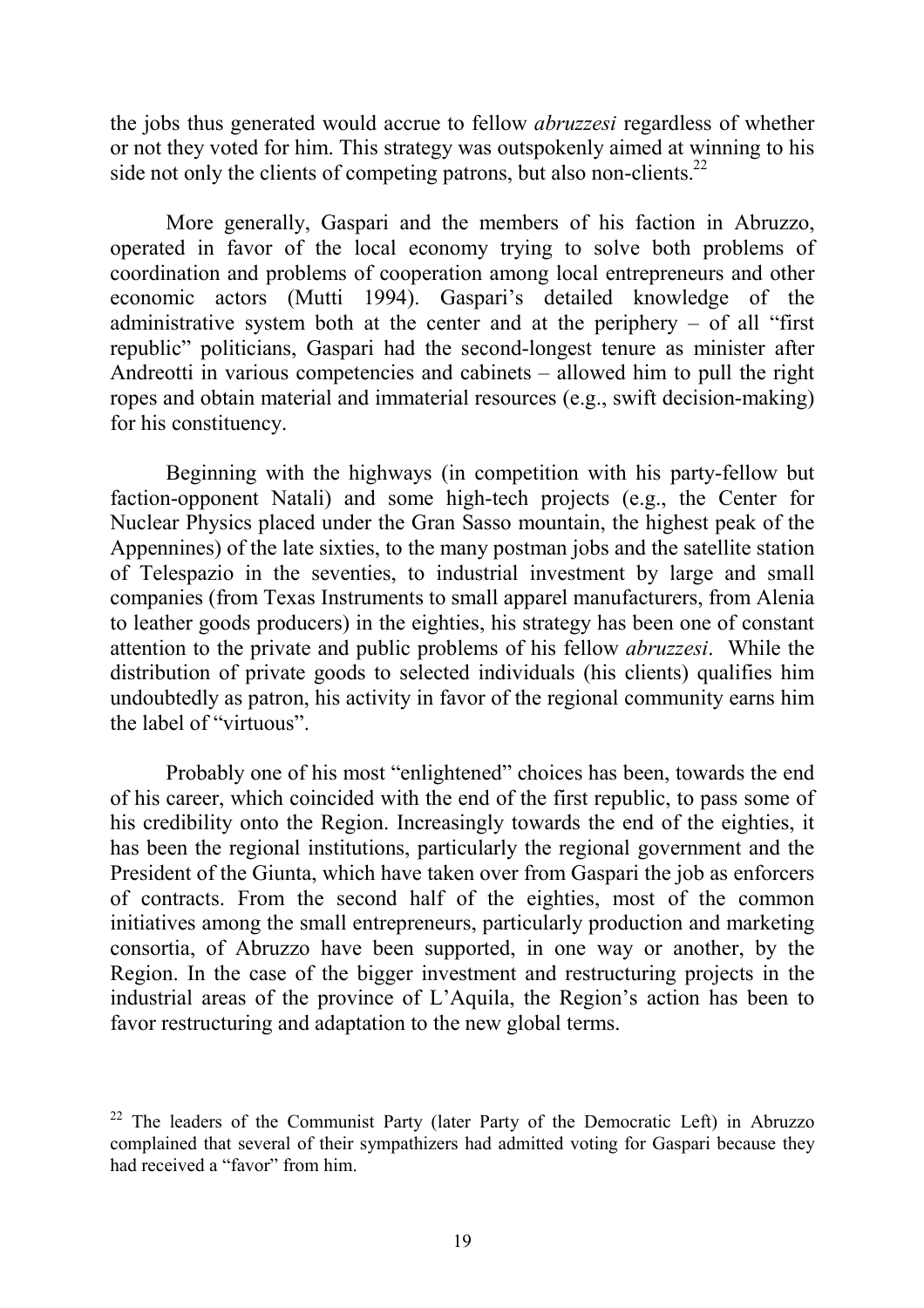In Abruzzo, the transition from forty years of Christian Democratic rule to governments of the center-left has been surprisingly smooth, $^{23}$  thus confirming the advanced state of "institutionalization" of the contract-enforcing function. What was once a personal, although "virtuous" rule, has now become an institutional routine. There is reason to believe that the former *Abruzzi* – in the plural, so as to signify the many internal divisions of this region – have truly deserved the singular *Abruzzo* and have become "community". Economic growth has rewarded many years of "good government" (here in the limited sense of a style of government which has allowed the state to operate as credible contract-enforcing agency): Abruzzo's economy by now ranks in line with Italian averages on all most important indicators (per capita product, per capita income, unemployment, infrastructure endowment, etc.) and has managed to wean itself of the European Regional Development Funds for Objective 1 (underdeveloped) regions (Piattoni and Smyrl 1998).

A telling contrast is given by Puglia, a region which, also on the "verge of development" at the beginning of the seventies, took a more tortuous path in the following three decades. Although currently also about to be weaned from the structural funds for the lagging regions, Puglia's development mirrors the more conventional clientelist style of its leadership.

At the beginning of the "first Italian republic", political leadership in Puglia was strong and united. The Christian Democratic party suffered a heavy setback in the fifties when, as a consequence of the agrarian reform, both the landed classes and the urban bourgeoisie defected to the neo-fascist and monarchist parties on the right. On the left, the DC was challenged by the Communist party, which had successfully supported the popular movement that had led to the agrarian reform. Under the leadership of Aldo Moro, however, the Christian Democratic party managed to recover its hegemony and, in the sixties and early seventies, it managed to win large-scale public investment which contributed to the good showing of development indicators at the beginning of the seventies.

23 True, the regional government was, in the spring of 1992, imprisoned almost in its entirety for procedural wrongdoing. The Giunta had granted subsidies to a number of firms, some of which did not meet the preconditions that the Giunta itself had recently decided firms should meet in order to receive public funds. In other words, the Giunta had given itself a law which it then "forgot" to apply. The incident, widely publicized as yet another flagrant Tangentopoli episode (Turone 1993), certainly reveals the persistence of clientelist practices in Abruzzo, but also the attempt on the part of the regional authorities to give themselves rules, with which to bind their future behavior.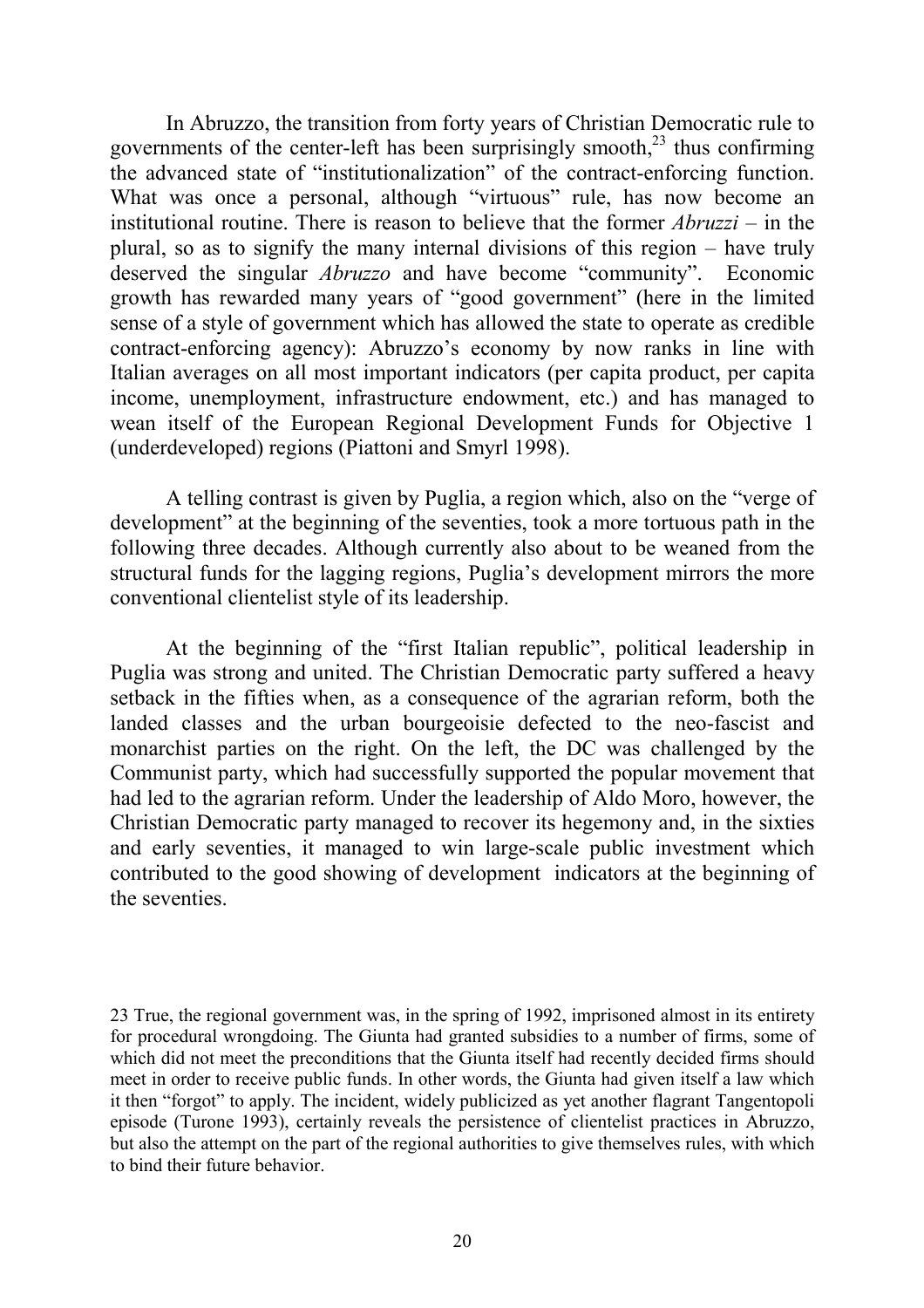With the death of Moro in 1978, the party dissolved into many competing factions, none of which managed to regain hegemony. The leaders of the other governing factions, particularly the Socialist and the Social Democratic parties, took advantage of this "power vacuum". In the eighties, the Socialist Party, in particular, managed to gain votes at the expenses of both the Communist party, the opposition "ally" of yesteryear, and the Christian Democratic party, the current government coalition partner. Puglia's political landscape thus resulted particularly fragmented, with many competing factions, high turnover among leaders and weak enforcement capacities. Puglia epitomizes the conventional picture of clientelism, in which many competing patrons distribute selective goods to their clients, thus dissipating resources but managing to produce an illusion of growing well-being thanks to the individual success stories of isolated clients.

Puglia's political leadership failed in the tasks for which enforcement capacity would be necessary: from the regulation of conflicts (which brought to a miserable end the public steel works of Taranto) to the solidification of potential industrial districts in Lecce (which needed to emerge from the "black economy" and adapt to the more demanding terms of international competition). Whatever development has been achieved in Puglia, it has been achieved individually, either through selective support from powerful patrons or thanks to the exceptional qualities of few entrepreneurs (and sometimes thanks to both). In the nineties Puglia today did not constitute a "community" any more than it did in the  $1970s$  and  $1980s<sup>24</sup>$ . The most dynamic elements of this region bypass completely the system of local regulation and rather compete, often successfully, in the international market by taking advantage of the weakness of the system of local enforcement, whether personal or institutional.25

### **CONCLUSIONS**

Key to the economic success of some southern Italian regions has been a regional leadership capable of mobilizing whatever physical, human and social capital already existed as well as to accumulate fresh capital. Abruzzo is one such region. The political leaders of this region have been capable of transcending the adverse social and cultural conditions handed down by centuries of "disaggregation" and dependency to create a sense of community and common purpose. This renewed sense of community has, in turn, allowed Abruzzo's economy to take advantage of the changing terms of trade and grow out of under-development.

 $24$  Things may be starting to change with the direct election of the President of the Region, which lends high legitimacy and profile to this figure.

 $25$  For a fuller account, see Piattoni (1996).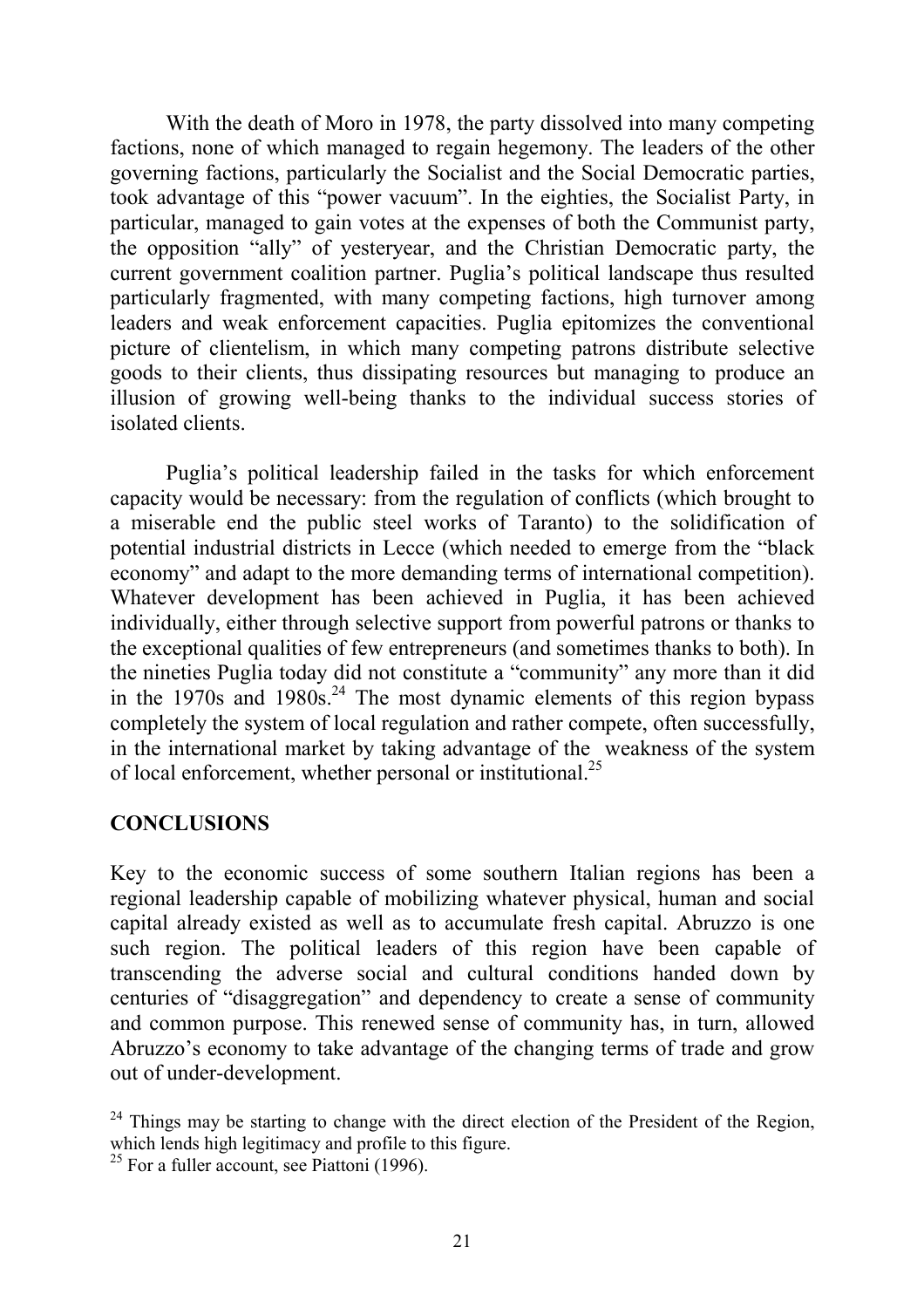This transformation is all the more remarkable given the clientelistic nature of local politics. According to the conventional view of clientelism, political leaders will distribute selectively the resources obtained from the center in an effort to keep their voters happy while avoiding to sustain an economic development which would emancipate the voters from their services as patrons. This is indeed the kind of clientelist governance that is performed in many a southern Italian regional leaders. However, this is by no means the only clientelist strategy, nor necessarily the most successful. It may be in the interest of a patron to promote economic development if it increases his political standing, while not endangering his electoral following.

By distributing public goods next to the selective goods characteristic of conventional patronage, Abruzzo's political leaders managed to create the most elusive of all public goods: a sense of community. This, in turn, transformed the economic actor's orientations towards cooperation and created the immaterial prerequisites for development. Thus, rather than witnessing passively the impact of globalization or even solely seeking compensation from its consequences in increased public subsidies, Abruzzo's political leaders have been capable of attracting new foreign investment as well as helping the local economic actors find in the region's cultural, natural and productive tradition inspiration for new investment opportunities. In the process, the inhabitants of Abruzzo have overcome traditional oppositions, historical animosities and diffuse disaggregation. With a new sense of community, they have discovered that their region is no longer, nor necessarily, peripheral and dependent.

The case of Puglia in the seventies and eighties makes for a telling contrast. Puglia's patrons distributed selective goods to their clients following the more commom clientelist practice. They thus favored individual clients, but failed to create a community and to reorient the preferences of their clients towards cooperation. Regional institutions are consequently weaker in this region, as they do not enjoy the legitimacy of impartial enforcers. While economic data up until the early nineties showed that Puglia's developmental potential had been partially wasted, the more recent economic indicators show that the situation may be starting to change. Should the contrast with the more successful regions of the South prod Puglia's political or social agents into action, it would be perfectly in keeping with the theoretical approach of this paper.

Simona Piattoni Simona.Piattoni@iue.it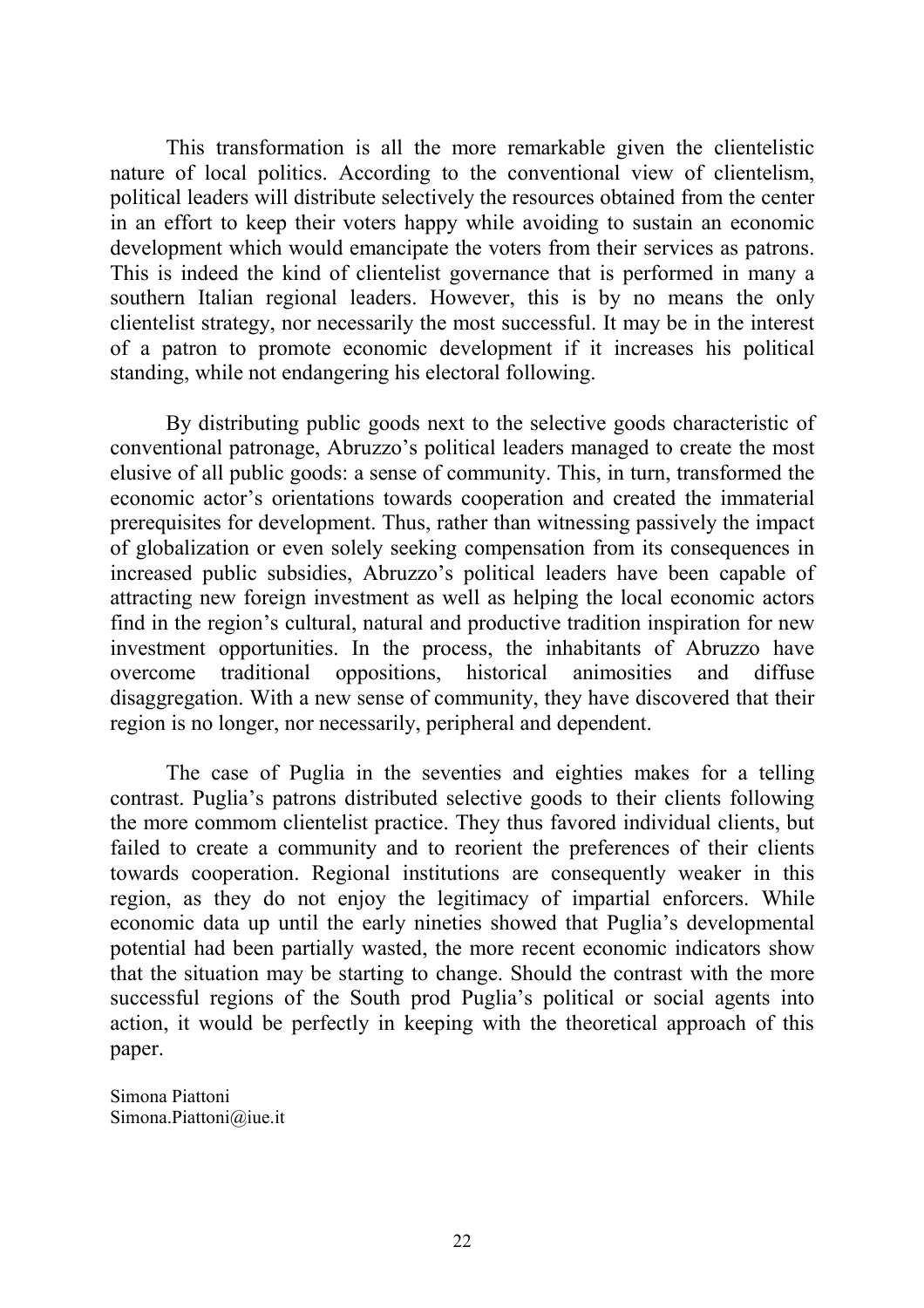#### **REFERENCES**

Accornero, Aris and Silvano Andriani (1979): *Gli anni settanta nel Mezzogiorno.* Bari: De Donato.

Almond, Gabriel and Sidney Verba (1963): *The Civic Culture*. Princeton: Princeton University Press.

Arlacchi, Pino (1980): *Mafia, contadini e latifondo nella Calabria tradizionale*. Bologna: Il Mulino.

Arlacchi, Pino (1983): *La Mafia imprenditrice*. Bologna: Il Mulino.

Arrighi, Giovanni (1985): *Semi-peripheral development. The Politics of Southern Europe in the Twentieth Century*. Beverly Hills: Sage.

Arrighi, Giovanni and Fortunata Piselli (1987): "Capitalist development in hostile environments: feuds, class struggle and migrations in a peripheral region of southern Italy", *Review*, 10:4.

Axelrod, Robert (1984): *The Evolution of Cooperation*. New York: Basic Books.

Banfield, E. (1958): *The Moral Basis of a Backward Society*, New York: The Free Press.

Boissevain, Jeremy (1974*): Friends of Friends. Networks, Manipulators and Coalitions*, New York: St. Martin's Press.

Caciagli, Mario (1977*): Democrazia Cristiana e potere nel Mezzogiorno*, Firenze: Guaraldi.

Catanzaro, Raimondo (1991): *Il delitto come impresa. Storia sociale della mafia.* Milano: Rizzoli.

Chubb, Judith (1982): *Patronage, Power and Poverty in Southern Italy. A Tale of Two Cities*. Cambridge: Cambridge University Press.

Coleman, James (1990): *Foundations of Social Theory*, Cambridge: The Belknap Press of Harvard University Press.

Dasgupta, Partha (1988):

Eisenstadt, Shmuel and René Lémarchand (eds)( (1981): *Political Clientelism, Patronage and Development*. Beverly Hills: Sage.

Eisenstadt, Shmuel and Luis Roniger (eds) (1984): *Patrons, Clients and Friends*. Cambridge: Cambridge University Press.

Fukuyama, Frank (1995): *Trust. The Social Virtues and the Creation of Prosperity*. New York: The Free Press.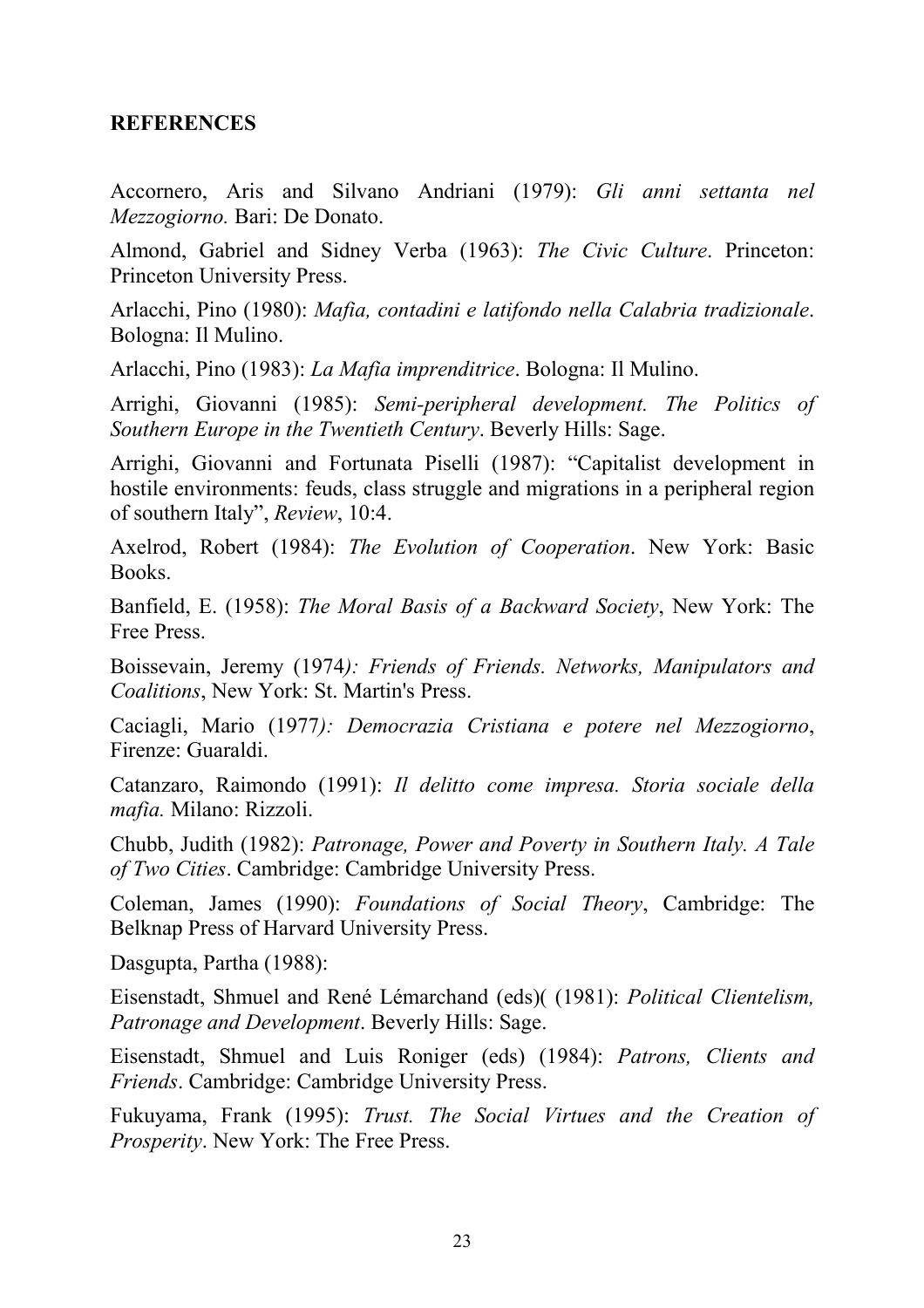Galt, Anthony (1974): "Rethinking patron-client relations: the real system and the official system in southern Italy", *Anthropological Quarterly*, 47.

Gambetta, Diego (1988a): "Can We Trust Trust?" In: D. Gambetta ed. *Trust. Making and Breaking Cooperative Relations*, Oxford: Blackwell.

Gambetta, Diego (1988b) (a cura di): *Trust. Making and Breaking Cooperative Relations*, Oxford: Blackwell.

Gambetta, Diego (1993): *The Sicilian Mafia.* Cambridge: Cambridge University Press.

Gellner, Ernst and James Waterbury (1977) (eds): *Patrons and Clients in Mediterranean Societies.* London: Duckworth.

Golden, Miriam (1999): "Factional conflict and political corruption in postwar Italian Christian Democracy", paper presented at the American Political Science Association annual Meeting, Atlanta, September 2-5.

Gramsci, Antonio (1974): *La questione meridionale*. Roma: Editori Riuniti.

Graziano, Luigi (1980): *Clientelismo e sistema politico*. *Il caso dell'Italia*, Milano: Angeli.

Graziano, Luigi (1974) (a cura di): *Clientelismo e mutamento politico*, Milano: Angeli.

Graziani, Augusto (1979): *L'economia italiana dal 1945 ad oggi*. Bologna: Il Mulino.

Gribaudi, Gabriella (1980): *Mediatori. Antropologia del potere democristiano nel Mezzogiorno*, Torino: Rosenberg & Sellier.

Istat (1971, 1991): *Le regioni in cifre*, Roma.

Istituto Tagliacarne (1971): *Il reddito prodotto nelle province italiane, 1963- 1970*, Milano: Angeli.

Istituto Tagliacarne (1991): *Il reddito prodotto in Italia. Un'analisi provinciale. Gli anni ottanta*, Milano: Angeli.

La Palombara, Joseph (1964): *Interest Groups in Italian Politics*. New Haven: Yale University Press.

Mutti, Antonio (1987): "La fiducia. Un concetto fragile, una solida realtà", *Rassegna Italiana di Sociologia*, 28, 2.

Mutti, Antonio (1994): "Il particolarismo come risorsa. Politica ed economia nello sviluppo abruzzese", *Rivista Italiana di Sociologia*, 35, 4.

Mutti, Antonio (1999): *Capitale sociale e sviluppo*. Bologna: Il Mulino, 1998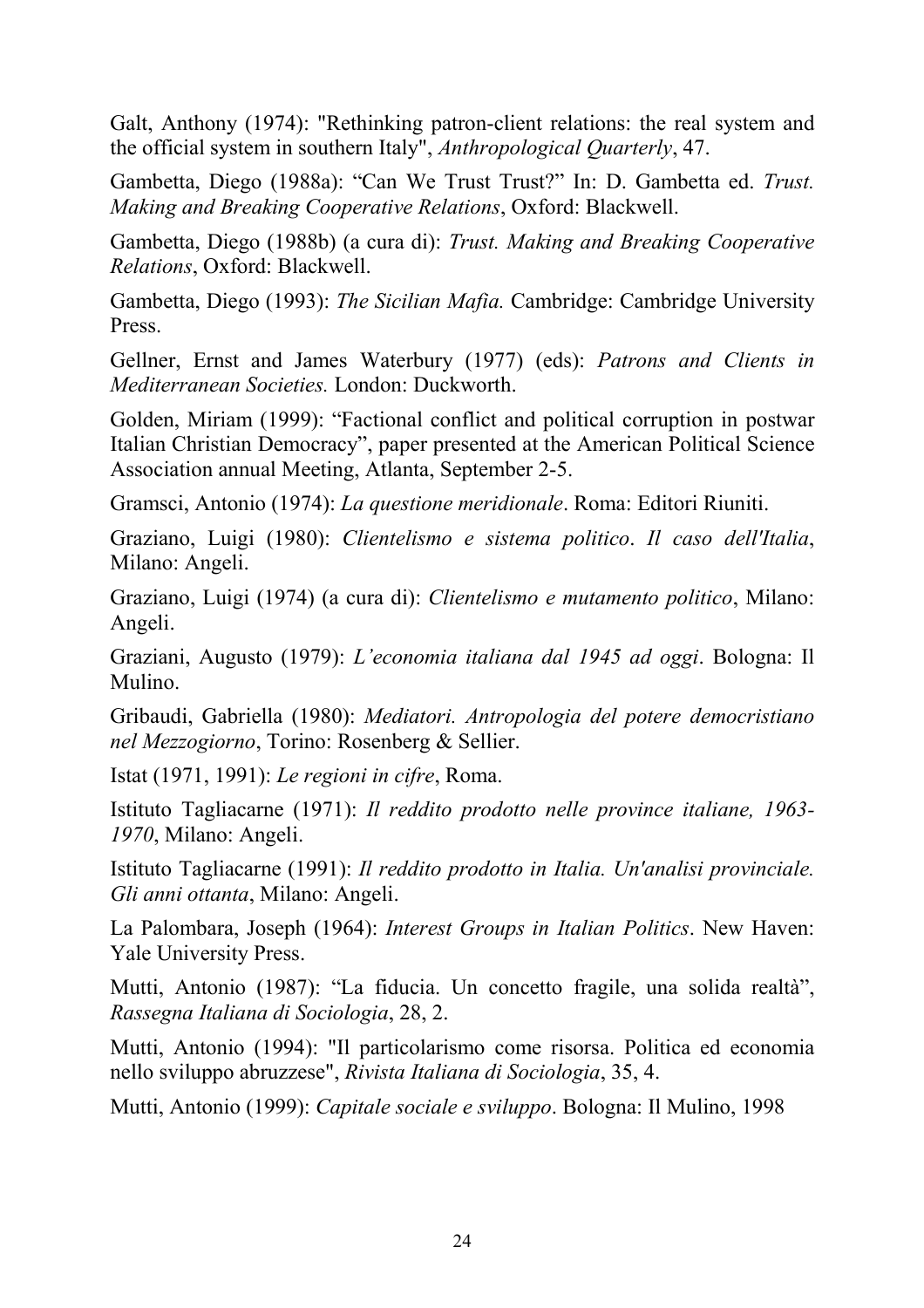Pagden, Anthony (1988): "The Destruction of Trust and its Economic Consequences in Eighteenth Century Naples." In: D. Gambetta ed. *Trust. Making and Breaking Cooperative Relations*, Oxford: Blackwell.

Petrusewicz, Marta (1997): "The demise of *latifondismo*", in R. Lumley and J. Morris (eds): *The New History of the Italian South. The Mezzogiorni Revisited.* Exeter: University of Exeter Press.

Piattoni, Simona (1996): *Local Political Classes and Economic Development. The Cases of Abruzzo and Puglia in the 1970s and 1980s*, MIT, PhD thesis.

Piattoni, Simona (1998): "Clientelismo virtuoso: una via di sviluppo per il Mezzogiorno?", *Rivista Italiana di Scienza Politica*, 28:3, 1998.

Piselli, Fortunata (1981): *Parentela e emigrazione*. Torino: Einaudi.

Putnam, R. (1993): *Making Democracy Work. Civic Traditions in Modern Italy*, Princeton: Princeton University Press.

Roniger, Luis (1988): "La fiducia. Un concetto fragile, una non meno fragile realtà", *Rassegna Italiana di Sociologia*, 29, 3.

Roniger, Luis and Ayşe Güneş-Ayata (1994) (eds): *Clientelism, Democracy and Civil Society*. Boulder: Lynne Rienner.

Sabetti, Filippo (1999): "An Agenda for the Study og Long-Enduring Institutions of Self-Governance in the Italian South", paper presented at the American Political Science Association annual meeting, Atlanta, September 2-5.

Scharpf, Fritz (1997): *Games Reals Actors Play*. Boulder: Wtsview Press.

Schmidt, Steffen *et al.* (1977) (eds): *Friends, Followers and Factions. A Reader in Political Clientelism*. Berkeley: University of California Press.

Schneider, Jane (ed) (1998): *Italy's "Southern Question". Orientalism in One Country.* Oxford: Berg.

Silverman, Sydel (1965): "Patronage and community-nation relationships in central Italy", *Ethnology*, IV, 2.

Silverman, Sydel (1977): "Patronage as myth" in E. Gellner and J. Waterbury (eds): *Patrons and Clients in Mediterranean Societies*. London: Duckworth.

Tarrow, Sidney (1967): *Peasant Communism in Southern Italy*. New Haven: Yale University Press.

Toqueville, Alexis de (1994): *Democracy in America*. Edited by F. Jacob. Translated by G. Lawrence. London: Fontana.

Trigilia, Carlo (1992): *Sviluppo senza autonomia. Effetti perversi delle politiche nel Mezzogiorno*, Bologna: Il Mulino.

Turone, Sergio (1993): *Agonia di un regime. Il caso Abruzzo*. Bari: Laterza.